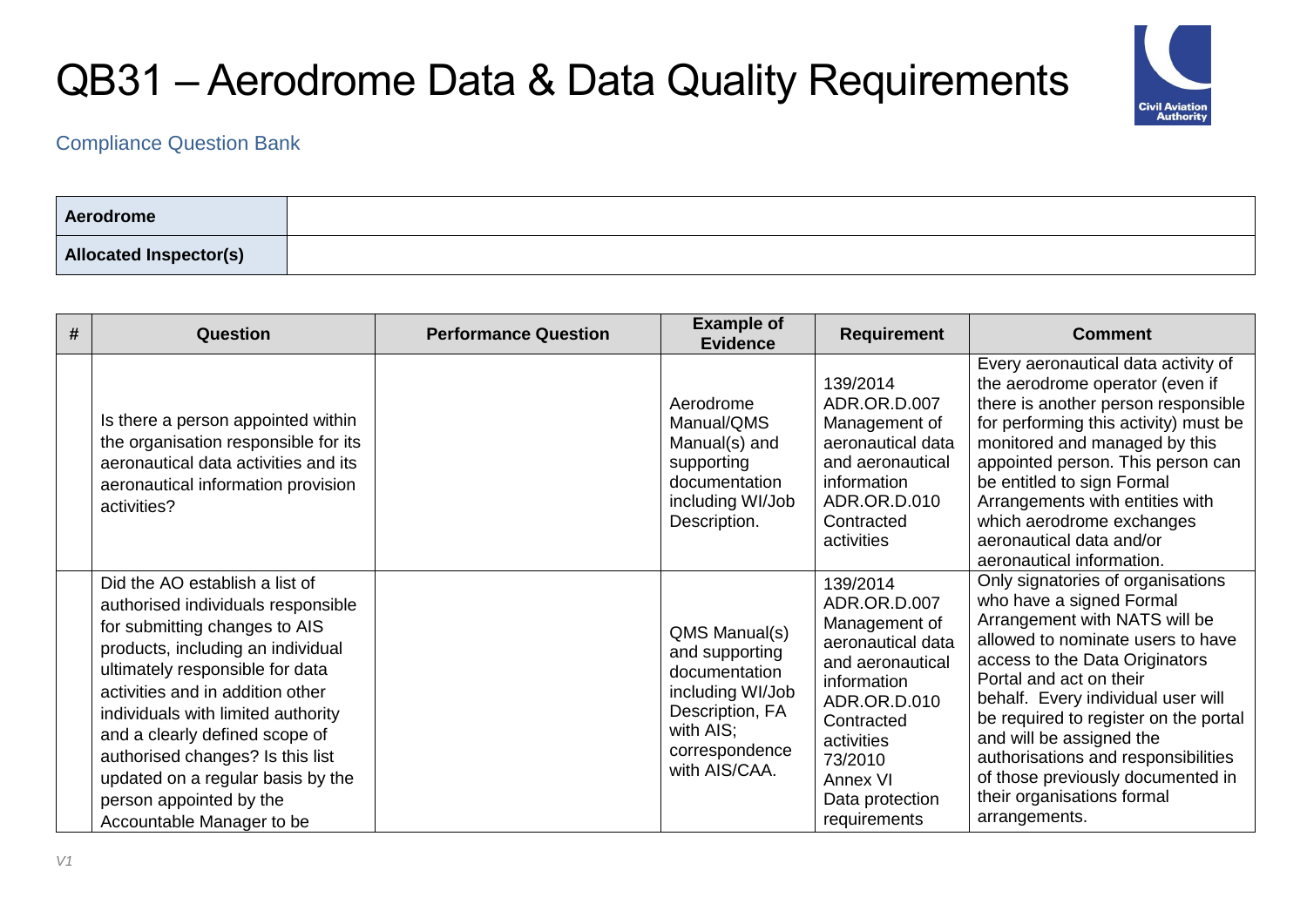

| #            | <b>Question</b>                                                                                                                   | <b>Performance Question</b>                                                                                                                                                                                                                                                                                                 | <b>Example of</b><br><b>Evidence</b>                                                       | <b>Requirement</b>                                                                                                                                                                                                                    | <b>Comment</b> |
|--------------|-----------------------------------------------------------------------------------------------------------------------------------|-----------------------------------------------------------------------------------------------------------------------------------------------------------------------------------------------------------------------------------------------------------------------------------------------------------------------------|--------------------------------------------------------------------------------------------|---------------------------------------------------------------------------------------------------------------------------------------------------------------------------------------------------------------------------------------|----------------|
|              | ultimately responsible for all data<br>activities in the organisation?                                                            |                                                                                                                                                                                                                                                                                                                             |                                                                                            | referred to in<br>article 9<br>Annex VII<br>Quality, safety<br>and security<br>management<br>requirements<br>referred to in<br>article 10 part c                                                                                      |                |
|              |                                                                                                                                   | <b>ADR.OPS.A.005 (a)</b>                                                                                                                                                                                                                                                                                                    |                                                                                            |                                                                                                                                                                                                                                       |                |
| $\mathbf{1}$ | Does the Aerodrome Operator<br>(AO) determine, document and<br>maintain data relevant to the<br>aerodrome and available services? | Is there an established mechanism<br>to ensure the currency of the<br>aeronautical data? Does the AO<br>ensure that their AI is up to date,<br>that the published AI reflects the<br>current environment and that it has<br>maintained currency in accordance<br>with any CAA schedules for survey<br>or IFP review cycles? | QMS Manual(s),<br>Aerodrome<br>Manual.                                                     | 139/2014<br>ADR.OR.E.005<br>Aerodrome<br>manual<br>ADR.OPS.A.010<br>Data quality<br>requirements<br>ADR.OPS.A.015<br>Coordination<br>between<br>aerodrome<br>operators and<br>providers of<br>aeronautical<br>information<br>services |                |
|              |                                                                                                                                   | Does the AO perform and annual<br>review of survey data? Is this<br>reflected in a procedure<br>(Aerodrome Manual)                                                                                                                                                                                                          | Aerodrome<br>Manual<br><b>QMS Manuals</b><br>and supporting<br>documents<br>(including WI) | 73/2010<br>Annex IV Part D -<br>Data Origination                                                                                                                                                                                      |                |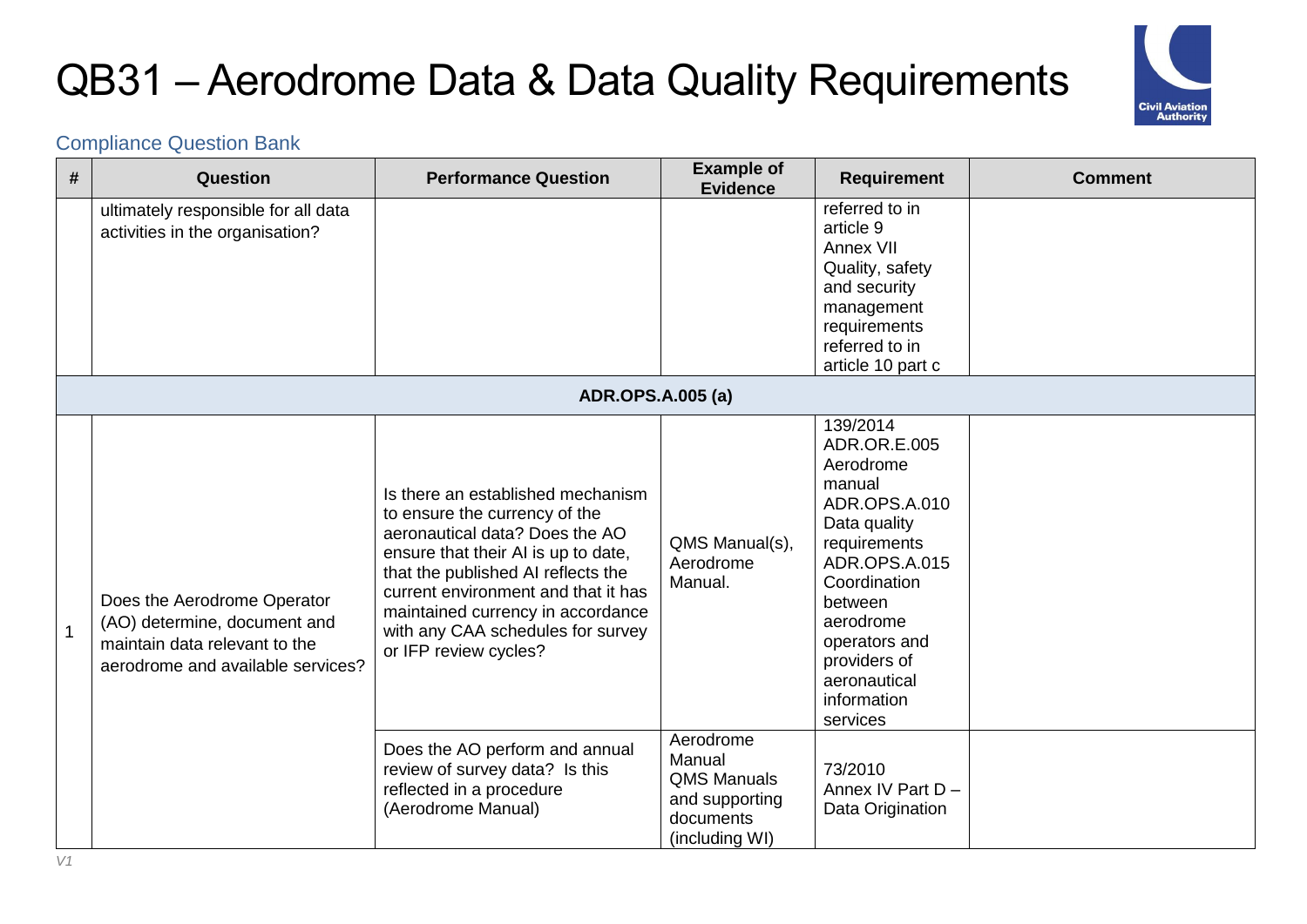

| #              | Question                                                                                                                                                                                               | <b>Performance Question</b>               | <b>Example of</b><br><b>Evidence</b>                                          | <b>Requirement</b> | <b>Comment</b> |
|----------------|--------------------------------------------------------------------------------------------------------------------------------------------------------------------------------------------------------|-------------------------------------------|-------------------------------------------------------------------------------|--------------------|----------------|
|                |                                                                                                                                                                                                        | What is the evidence for this<br>activity | Evidence of the<br><b>Annual Review</b><br>(i.e. the annual<br>review report) |                    |                |
|                |                                                                                                                                                                                                        | <b>ADR.OPS.A.005 (b)</b>                  |                                                                               |                    |                |
| $\overline{2}$ | Does the AO provide data relevant<br>to the aerodrome and available<br>services to the users and relevant<br>ATS and AIS providers?                                                                    |                                           |                                                                               |                    |                |
|                |                                                                                                                                                                                                        | AMC 1 ADR.OPS.A.005 (a)                   |                                                                               |                    |                |
| 3              | Does the AO provide at least items<br>1-11 in section $(a)?$                                                                                                                                           |                                           |                                                                               |                    |                |
|                |                                                                                                                                                                                                        | AMC 1 ADR.OPS.A.005 (b)                   |                                                                               |                    |                |
| $\overline{4}$ | Has the AO measured and<br>reported to the AIS obstacle and<br>terrain data in Area 3 and Area 2<br>(the part within the aerodrome<br>boundary) in degrees, minutes,<br>seconds and tenths of seconds? |                                           |                                                                               |                    |                |
| 5              | Has the top elevation type,<br>marking and lighting (if any) of<br>obstacles been reported to the<br>AIS?                                                                                              |                                           |                                                                               |                    |                |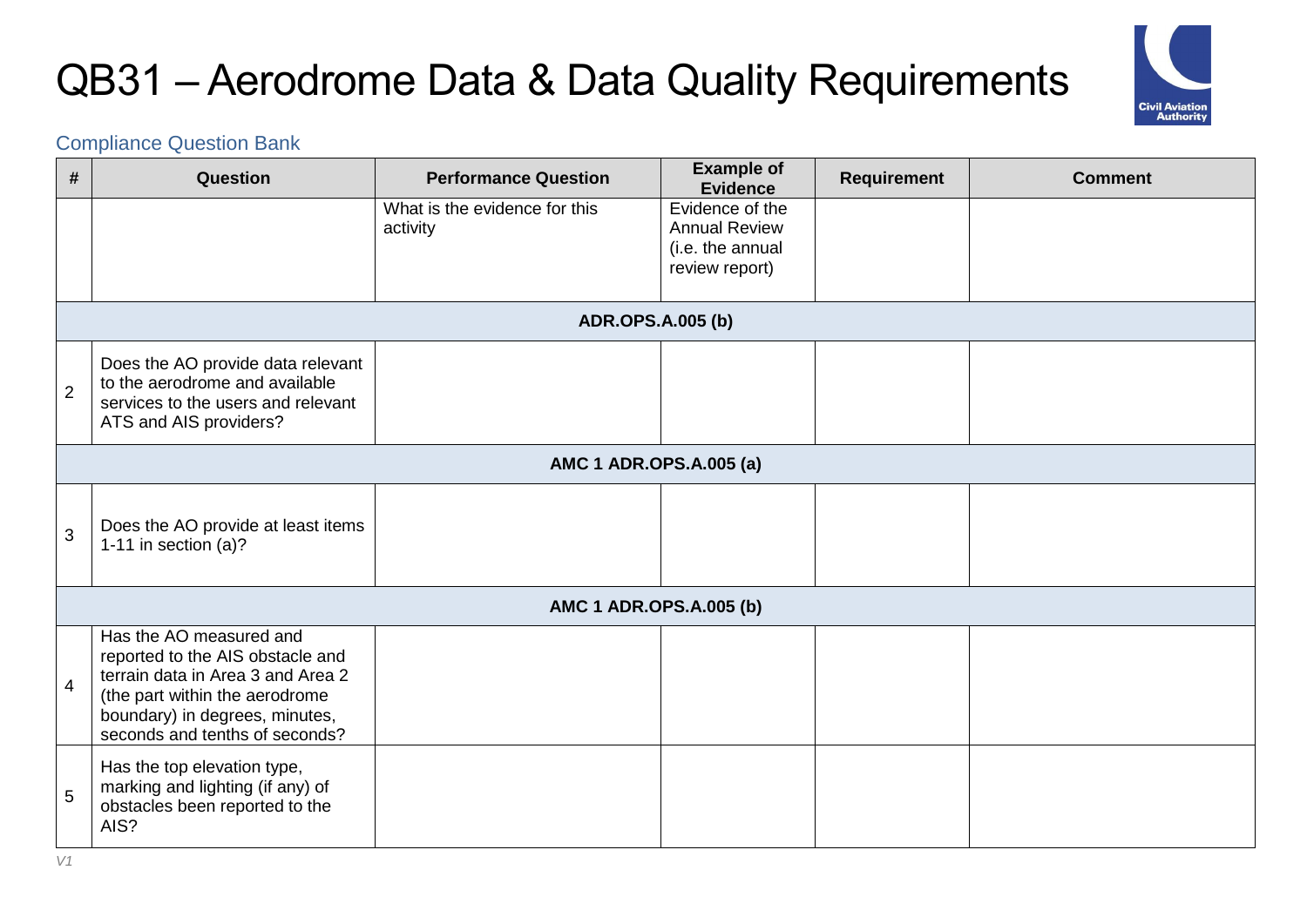

| #              | Question                                                                                                                                                                                                                                                                              | <b>Performance Question</b> | <b>Example of</b><br><b>Evidence</b> | <b>Requirement</b> | <b>Comment</b> |  |  |  |
|----------------|---------------------------------------------------------------------------------------------------------------------------------------------------------------------------------------------------------------------------------------------------------------------------------------|-----------------------------|--------------------------------------|--------------------|----------------|--|--|--|
|                | AMC 1 ADR.OPS.A.005 (c)                                                                                                                                                                                                                                                               |                             |                                      |                    |                |  |  |  |
| 6              | Has the AO provided data for all<br>obstacles in Area 2 that are<br>assessed as being a hazard to air<br>navigation?                                                                                                                                                                  |                             |                                      |                    |                |  |  |  |
|                | AMC 1 ADR.OPS.A.005 (d) 1-3                                                                                                                                                                                                                                                           |                             |                                      |                    |                |  |  |  |
| $\overline{7}$ | Has the AO provided electronic<br>terrain and obstacle data for:<br>• Area 2A for those that<br>penetrate the relevant<br>obstacle data collection<br>surface?<br>Penetrations of the take-off<br>flight path area?<br>Penetrations of the aerodrome<br>obstacle limitation surfaces? |                             |                                      |                    |                |  |  |  |
|                |                                                                                                                                                                                                                                                                                       | AMC 1 ADR.OPS.A.005 (e)     |                                      |                    |                |  |  |  |
| 8              | Where Category 2 and 3 Precision<br>approach operations are<br>established has the AO provided<br>electronic terrain and obstacle data<br>for Area 4?                                                                                                                                 |                             |                                      |                    |                |  |  |  |
|                | AMC 1 ADR.OPS.A.005 (f)                                                                                                                                                                                                                                                               |                             |                                      |                    |                |  |  |  |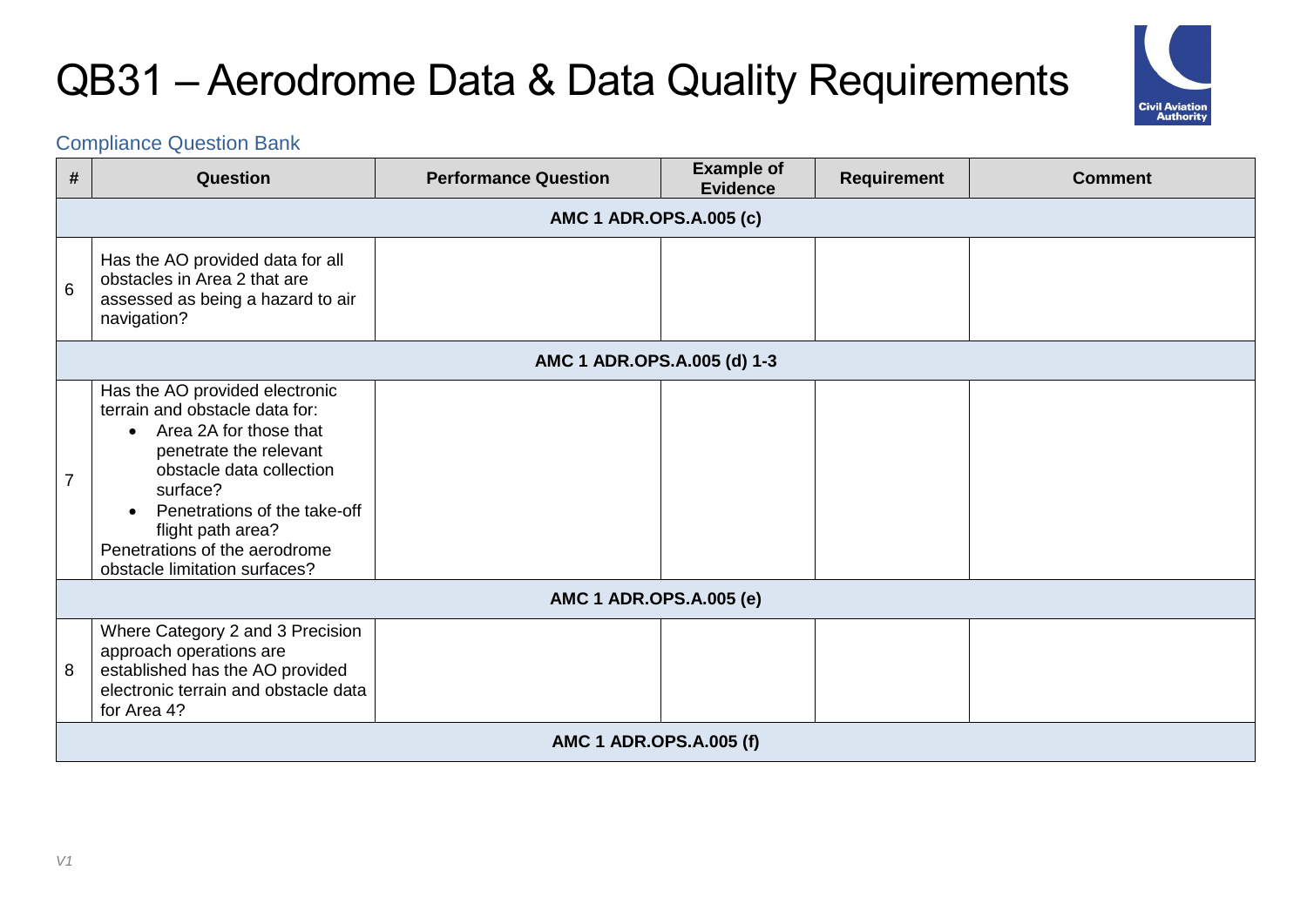

| #  | Question                                                                                                                                                                                 | <b>Performance Question</b> | <b>Example of</b><br><b>Evidence</b> | <b>Requirement</b> | <b>Comment</b>                                                                                                                                                                                                                                                                                                                                                                                                                                                                                                                                                                                                                                                                                                                                  |  |  |
|----|------------------------------------------------------------------------------------------------------------------------------------------------------------------------------------------|-----------------------------|--------------------------------------|--------------------|-------------------------------------------------------------------------------------------------------------------------------------------------------------------------------------------------------------------------------------------------------------------------------------------------------------------------------------------------------------------------------------------------------------------------------------------------------------------------------------------------------------------------------------------------------------------------------------------------------------------------------------------------------------------------------------------------------------------------------------------------|--|--|
| 9  | Has the AO established<br>arrangements with the ATS<br>providers and the Competent<br>Authority for the provision of<br>obstacles and terrain data outside<br>of the aerodrome boundary? |                             |                                      |                    | It is our goal to achieve a<br>harmonized approach, therefore<br>UK CAA will publish CAP 1668<br>(draft CAP number may change)<br>that details the arrangement valid<br>in the UK and resulted from the<br>ANO and CAP 232 practice. An<br>Aerodrome Operator should<br>provide obstacle and terrain data in<br>Areas 2-4 (as described in CAP<br>1668). Where appropriate,<br>aerodrome operator can seek<br>individual arrangements with ATS<br>and CAA with regards to the<br>provision of data or provide an<br>assessment whether the lack of a<br>particular TOD data area (or its<br>part) or any other differences in<br>requirement would not compromise<br>the safety of operations and<br>remains in accordance with EU<br>139/2014. |  |  |
|    |                                                                                                                                                                                          | <b>ADR.OPS.A.010</b>        |                                      |                    |                                                                                                                                                                                                                                                                                                                                                                                                                                                                                                                                                                                                                                                                                                                                                 |  |  |
| 10 | Does the AO have formal<br>arrangements with all those<br>organisations with which it<br>exchanges aeronautical<br>data/aeronautical information?                                        |                             |                                      |                    |                                                                                                                                                                                                                                                                                                                                                                                                                                                                                                                                                                                                                                                                                                                                                 |  |  |
|    | <b>ADR.OPS.A.010 (a)</b>                                                                                                                                                                 |                             |                                      |                    |                                                                                                                                                                                                                                                                                                                                                                                                                                                                                                                                                                                                                                                                                                                                                 |  |  |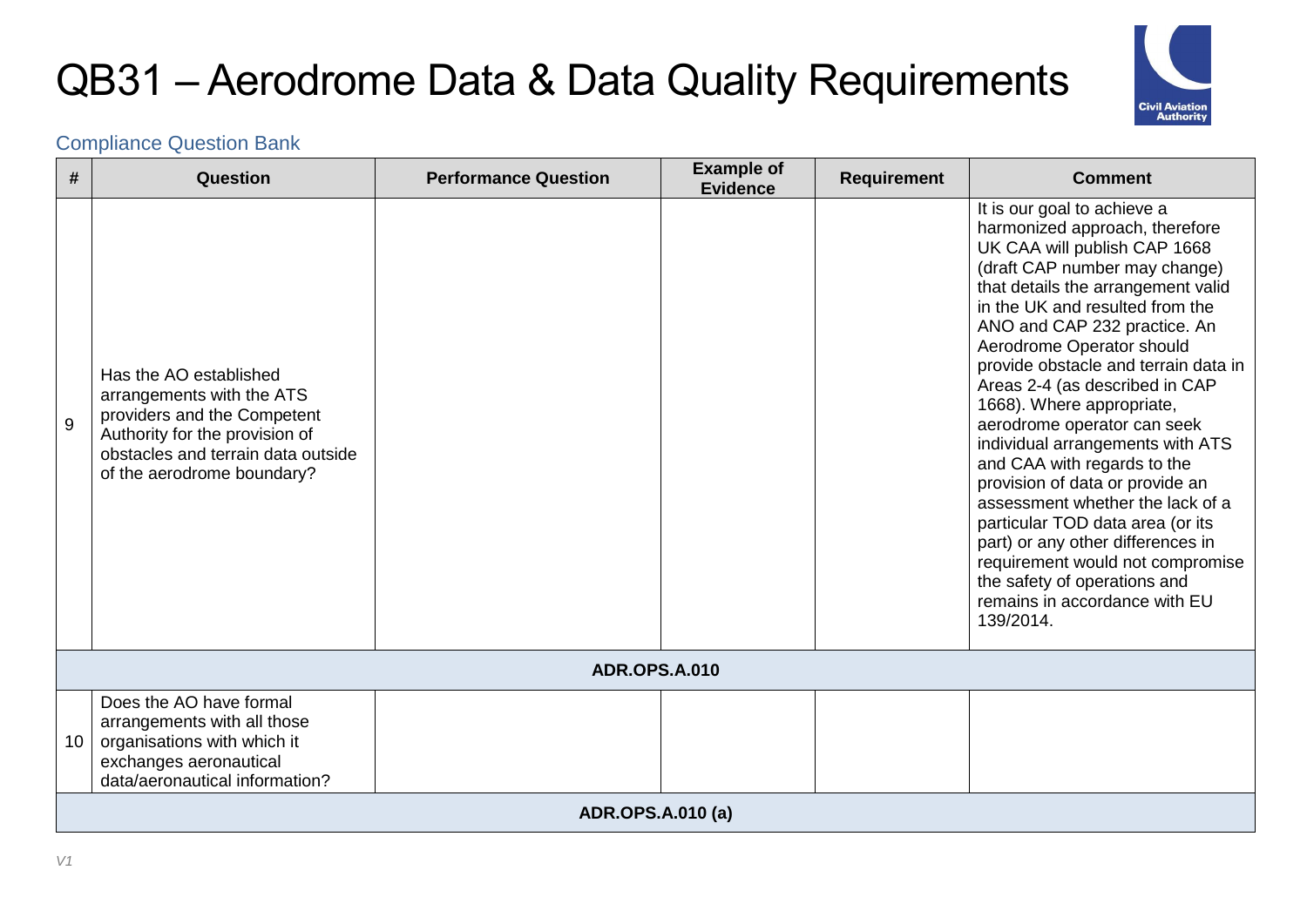

| #  | Question                                                                                                                    | <b>Performance Question</b>                                                                                                                                                                                                 | <b>Example of</b><br><b>Evidence</b>                                                | <b>Requirement</b>                                                                                                  | <b>Comment</b> |
|----|-----------------------------------------------------------------------------------------------------------------------------|-----------------------------------------------------------------------------------------------------------------------------------------------------------------------------------------------------------------------------|-------------------------------------------------------------------------------------|---------------------------------------------------------------------------------------------------------------------|----------------|
| 11 | Does the AO provide data relevant<br>to the aerodrome and available<br>services with the required quality<br>and integrity? |                                                                                                                                                                                                                             |                                                                                     |                                                                                                                     |                |
|    |                                                                                                                             | ADR.OPS.A.010 (b)(1)                                                                                                                                                                                                        |                                                                                     |                                                                                                                     |                |
| 12 | Does the AO monitor data<br>promulgated by ATS and AIS?                                                                     |                                                                                                                                                                                                                             |                                                                                     |                                                                                                                     |                |
|    |                                                                                                                             | ADR.OPS.A.010 (b)(2)                                                                                                                                                                                                        |                                                                                     |                                                                                                                     |                |
| 13 | Does the AO have a system in<br>place to notify ATS and the AIS<br>providers of changes to the<br>aerodrome data?           |                                                                                                                                                                                                                             |                                                                                     |                                                                                                                     |                |
|    |                                                                                                                             | ADR.OPS.A.010 (b)(3)                                                                                                                                                                                                        |                                                                                     |                                                                                                                     |                |
| 14 | Does the AO have a system in<br>place to notify the ATS and AIS<br>providers of incorrect or<br>inappropriate data?         | Is there an established process of<br>notifying ATS and AIS when the<br>published data originating from the<br>aerodrome operator is incorrect or<br>inappropriate? Is it clear who is<br>responsible for the notification? | Aerodrome<br>Manual/QMS<br>Manual(s) and<br>supporting<br>documents<br>including WI | 139/2014<br>ADR.OPS.A.010<br>Data<br>quality<br>requirements<br>73/2010<br>Annex IV<br>Data Quality<br>Requirements |                |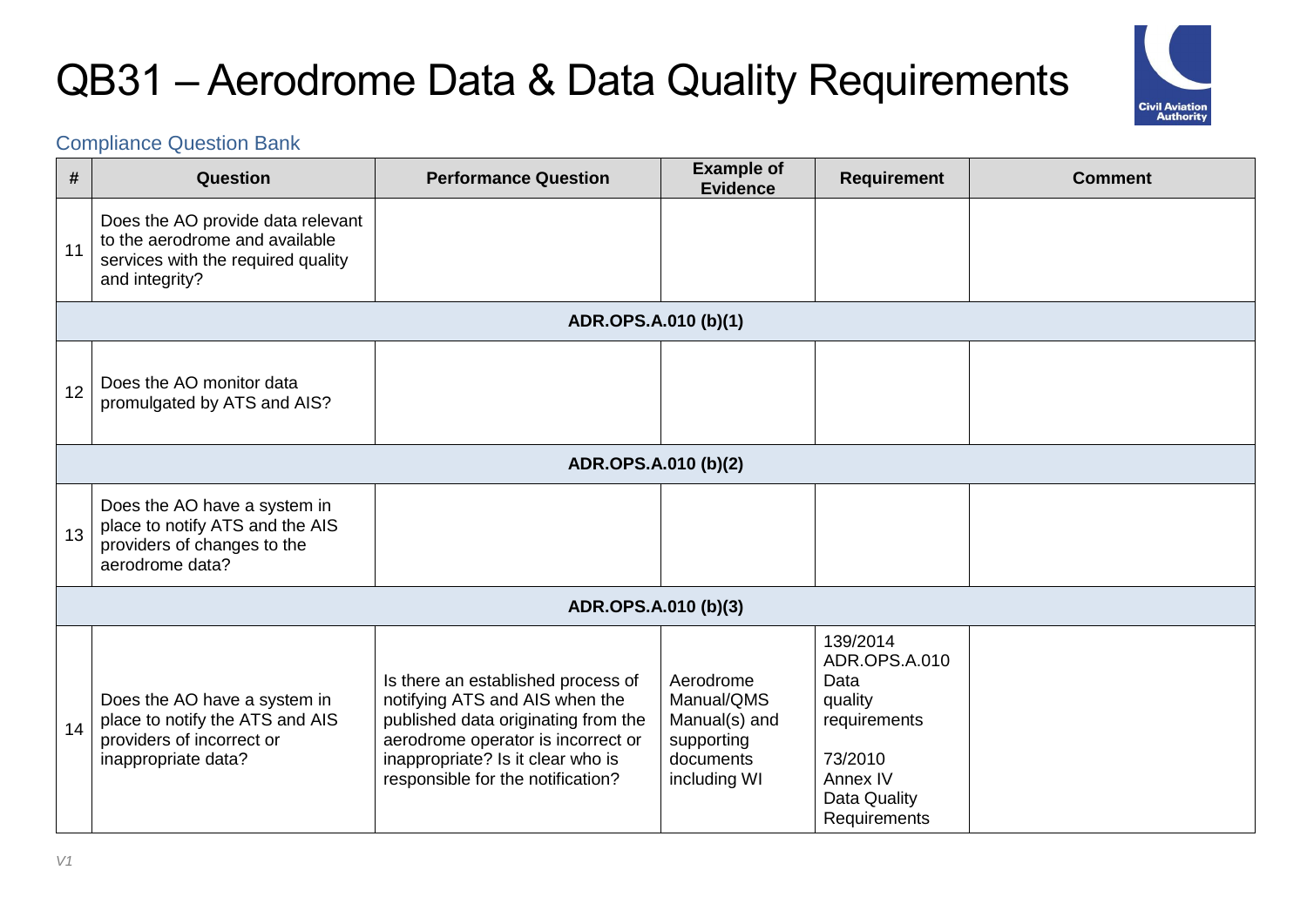

| #  | Question                                                                                                                                                                                                      | <b>Performance Question</b>                                                                                                                                                                                                          | <b>Example of</b><br><b>Evidence</b>                                             | <b>Requirement</b>                                                                                                                                                     | <b>Comment</b>                                                                                                                                              |
|----|---------------------------------------------------------------------------------------------------------------------------------------------------------------------------------------------------------------|--------------------------------------------------------------------------------------------------------------------------------------------------------------------------------------------------------------------------------------|----------------------------------------------------------------------------------|------------------------------------------------------------------------------------------------------------------------------------------------------------------------|-------------------------------------------------------------------------------------------------------------------------------------------------------------|
|    |                                                                                                                                                                                                               |                                                                                                                                                                                                                                      |                                                                                  | refered to in<br>Articles 6 and 7                                                                                                                                      |                                                                                                                                                             |
|    |                                                                                                                                                                                                               | Does the AO record identified<br>errors in their data and can they<br>demonstrate the consequential<br>corrective measures taken?                                                                                                    | Records.                                                                         | 139/2014<br>ADR.OPS.A.010<br>Data quality<br>requirements<br>73/2010<br>Annex IV<br>Data Quality<br>Requirements<br>refered to in<br>Articles 6 and 7,<br>Part E and F |                                                                                                                                                             |
|    |                                                                                                                                                                                                               | AMC1 ADR.OPS.A.010 (a) 1-3                                                                                                                                                                                                           |                                                                                  |                                                                                                                                                                        |                                                                                                                                                             |
| 15 | Do the procedures for maintaining<br>the integrity of aeronautical data:<br>Avoid corruption throughout<br>the processing of the data<br>Assure corruption does not<br>$\bullet$<br>occur at any stage of the | Is any aeronautical data being<br>entered manually (i.e. while<br>entering new data items to the<br>existing data set or calculating new<br>data items)? If yes, are<br>independent checks of manually<br>inputted data carried out? | QMS Manual(s)<br>and supporting<br>documents<br>(including WI),<br>FA, metadata. | 73/2010<br>Annex IV<br>Data Quality<br>Requirements<br>refered to in<br>Articles 6 and 7,<br>Part B & E                                                                | E.g. An excel spreadsheet or Auto<br>Cad form can be set-up to require<br>double 'blind' entry. That should be<br>reflected in the QMS, FA and<br>metadata. |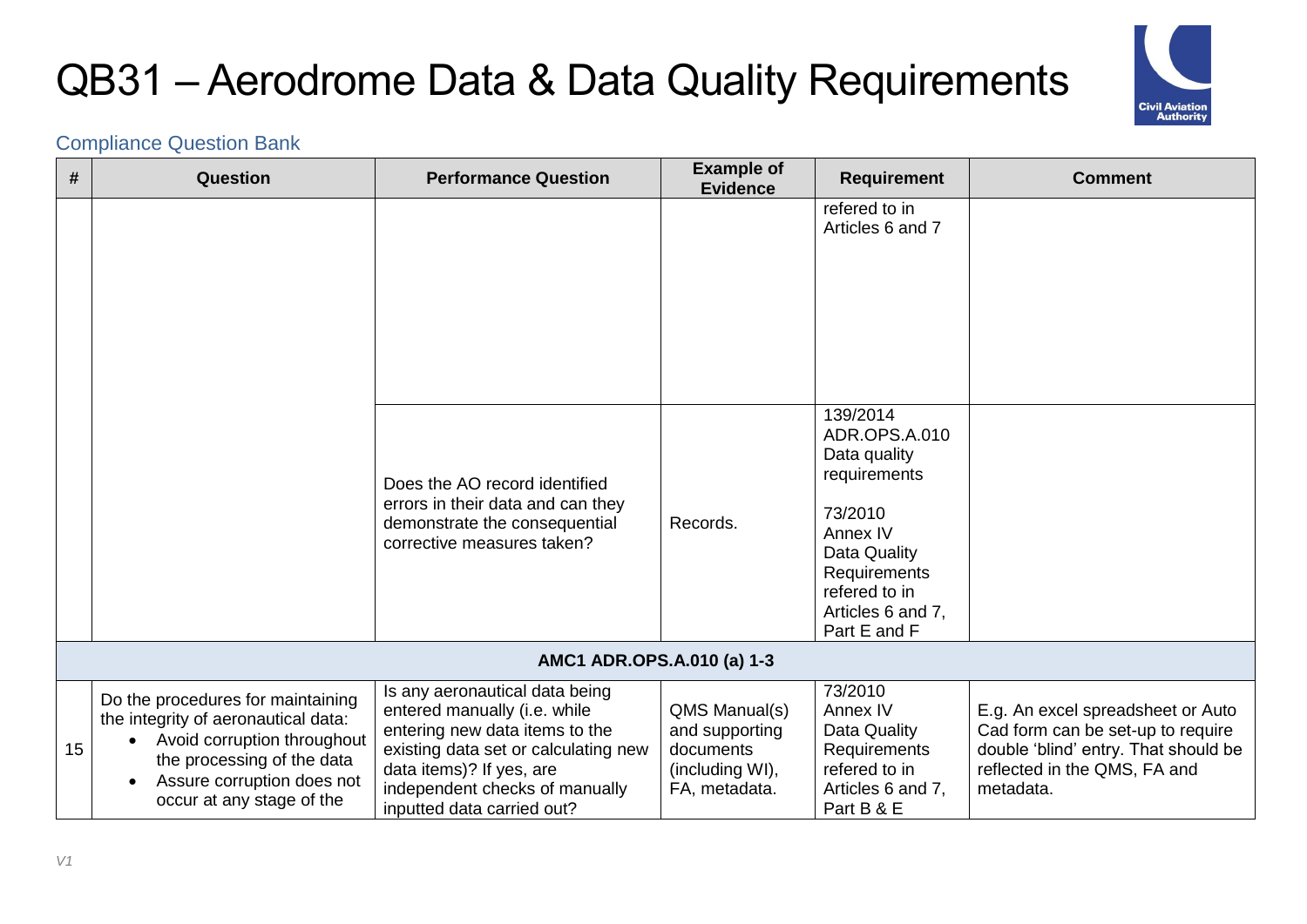

| # | <b>Question</b>                                         | <b>Performance Question</b>                                                                                                                                                                                                                                                                                                                                                                                                                                                                                                                                                                                                 | <b>Example of</b><br><b>Evidence</b>                           | <b>Requirement</b>                                                                                                                                                                   | <b>Comment</b> |
|---|---------------------------------------------------------|-----------------------------------------------------------------------------------------------------------------------------------------------------------------------------------------------------------------------------------------------------------------------------------------------------------------------------------------------------------------------------------------------------------------------------------------------------------------------------------------------------------------------------------------------------------------------------------------------------------------------------|----------------------------------------------------------------|--------------------------------------------------------------------------------------------------------------------------------------------------------------------------------------|----------------|
|   | entire process for both<br>essential and critical data? | Does the AO employ validation and<br>verification processes including:<br>1) actions to be taken when<br>data fails a verification or<br>validation check;<br>tools required for the<br>2)<br>verification and validation<br>process;<br>3) the methods used to verify<br>received data;<br>the methods by which data<br>4)<br>quality is preserved;<br>the means used to:<br>5)<br>a. confirm that the data<br>has been received<br>without corruption;<br>ensure that stored<br>b.<br>data is proctected<br>from corruptions;<br>confirm that<br>C.<br>originated data has<br>not been corrupted<br>prior to being stored | QMS Manual(s)<br>and supporting<br>documents<br>(including WI) | 73/2010<br>Annex I<br>Data set<br>specifications<br>reffered to in<br>Article 4, Part C<br>Annex IV<br>Data Quality<br>Requirements<br>reffered to in<br>Articles 6 and 7,<br>Part B |                |
|   |                                                         | Prior to the introduction of any new<br>or revised process, does the AO<br>conduct an assessment of the<br>impact of the process, WI or tool to<br>ensure that it does not adversely<br>affect the AI or introduce errors?                                                                                                                                                                                                                                                                                                                                                                                                  | QMS Manual(s)<br>and supporting<br>documents<br>(including WI) | 73/2010<br>Article 10 (3&4)<br>Management<br>Requirements                                                                                                                            |                |
|   |                                                         | <b>AMC1 ADR.OPS.A.010 (b)</b>                                                                                                                                                                                                                                                                                                                                                                                                                                                                                                                                                                                               |                                                                |                                                                                                                                                                                      |                |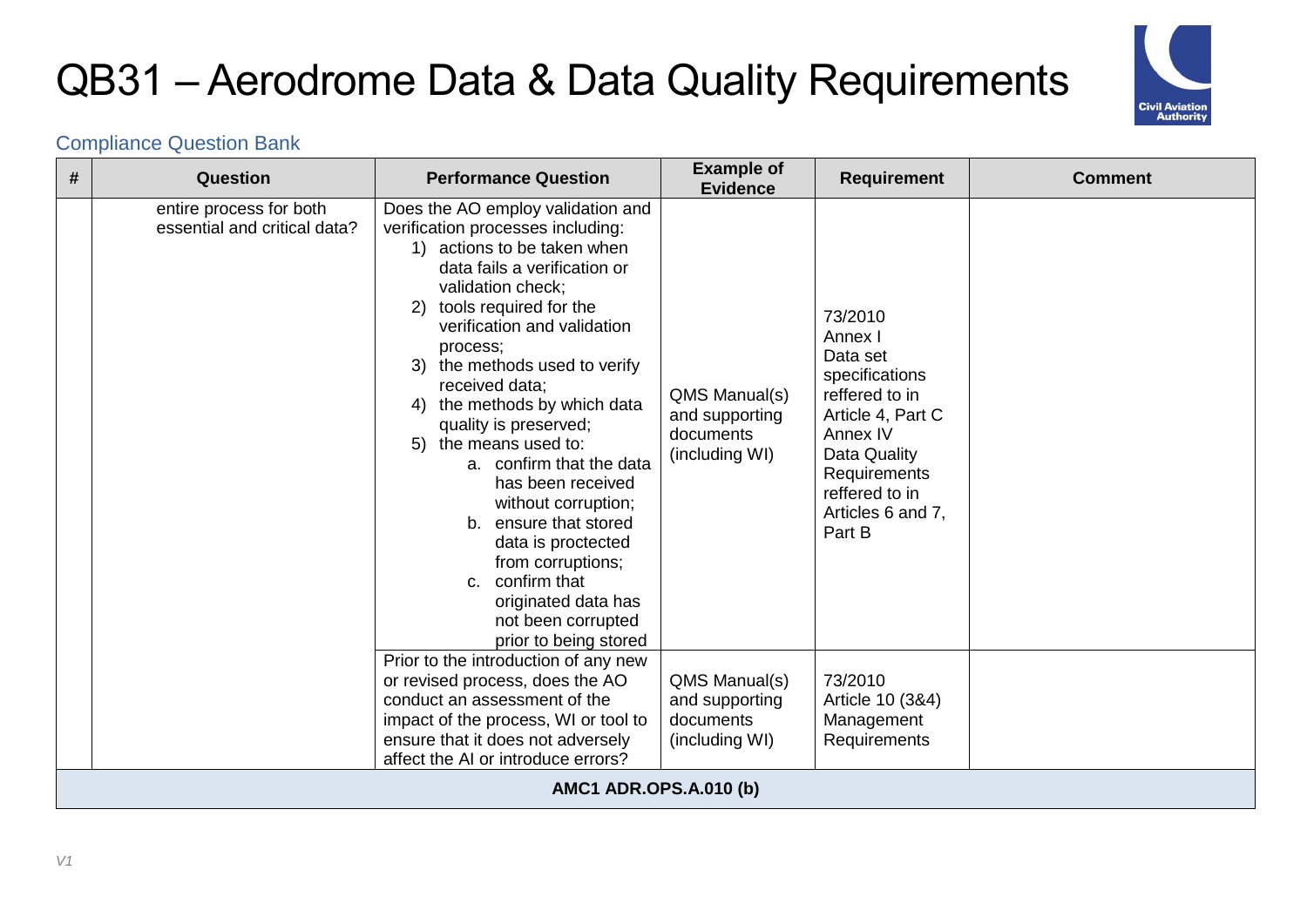

| #  | Question                                                                                                                                                                                                                                                                                                                                                             | <b>Performance Question</b>                 | <b>Example of</b><br><b>Evidence</b>                                   | <b>Requirement</b>                                                                                                                | <b>Comment</b>                                                                                                                                                                                                                                                                                                                                 |
|----|----------------------------------------------------------------------------------------------------------------------------------------------------------------------------------------------------------------------------------------------------------------------------------------------------------------------------------------------------------------------|---------------------------------------------|------------------------------------------------------------------------|-----------------------------------------------------------------------------------------------------------------------------------|------------------------------------------------------------------------------------------------------------------------------------------------------------------------------------------------------------------------------------------------------------------------------------------------------------------------------------------------|
| 16 | Does the aerodrome operator<br>ensure that aerodrome-related<br>aeronautical data is determined<br>and reported in accordance with<br>the relevant tables?                                                                                                                                                                                                           |                                             |                                                                        |                                                                                                                                   |                                                                                                                                                                                                                                                                                                                                                |
|    |                                                                                                                                                                                                                                                                                                                                                                      | <b>AMC1 ADR.OPS.A.010 (c)</b>               |                                                                        |                                                                                                                                   |                                                                                                                                                                                                                                                                                                                                                |
| 17 | Has the AO confirmed that the<br>accuracy requirements for<br>aeronautical data are based upon<br>a 95% confidence level and that 3<br>types of positional data are<br>identified:<br>Survey points (eg<br>$\bullet$<br>threshold)<br>Calculated points<br>(mathematical calculations)<br>Declared points (eg flight<br>information region (FIR)<br>boundary points? |                                             |                                                                        |                                                                                                                                   |                                                                                                                                                                                                                                                                                                                                                |
|    |                                                                                                                                                                                                                                                                                                                                                                      | <b>AMC1 ADR.OPS.A.010 (d)</b>               |                                                                        |                                                                                                                                   |                                                                                                                                                                                                                                                                                                                                                |
| 18 | Has the AO confirmed that the<br>geographical coordinates<br>indicating latitude and longitude<br>are determined and reported to the<br>AIS in terms of the WGS 84?                                                                                                                                                                                                  | Does the AO use WGS-84, EGM-<br>96 and UTC? | FA, survey<br>reports, QMS<br>Manual(s) and<br>supporting<br>documents | 139/2010<br>ADR.OPS.A.010<br>Data quality<br>requirements<br>73/2010<br>Annex IV<br>Data Quality<br>Requirements<br>refered to in | In the UK ETRS89 is recognised as<br>the reference frame for establishing<br>positions on the WGS84 geoid.<br>This should be evidenced in the<br>metadata for the feature<br>concerned. Any transformation<br>programs/method used by a<br>surveyor for transformation from<br>OSGB36 to WGS84 should be<br>proven before used in earnest. The |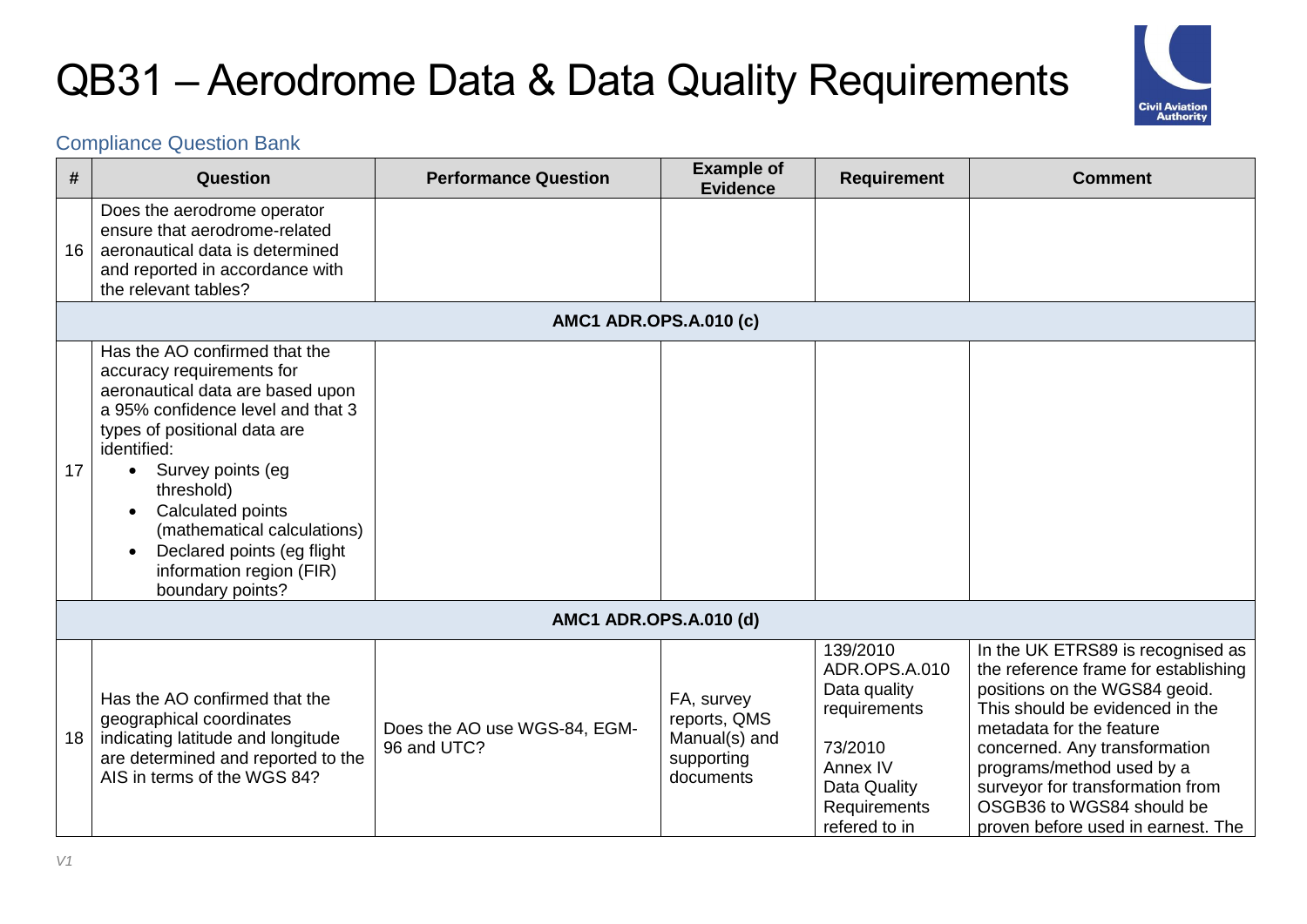

| #  | Question                                                                                                                                                                                                                                                                                        | <b>Performance Question</b>                                                                                                                             | <b>Example of</b><br><b>Evidence</b>                                                 | <b>Requirement</b>                                                                                                                                       | <b>Comment</b>                                                                                                                                                                                                                                                                                                                                                                 |
|----|-------------------------------------------------------------------------------------------------------------------------------------------------------------------------------------------------------------------------------------------------------------------------------------------------|---------------------------------------------------------------------------------------------------------------------------------------------------------|--------------------------------------------------------------------------------------|----------------------------------------------------------------------------------------------------------------------------------------------------------|--------------------------------------------------------------------------------------------------------------------------------------------------------------------------------------------------------------------------------------------------------------------------------------------------------------------------------------------------------------------------------|
|    |                                                                                                                                                                                                                                                                                                 |                                                                                                                                                         |                                                                                      | Articles 6 and 7,<br>Part D                                                                                                                              | model used in the UK to represent<br>AMSL is the OSGM02 National<br>geoid model. This should be<br>evidenced in the metadata for the<br>feature concerned.                                                                                                                                                                                                                     |
|    |                                                                                                                                                                                                                                                                                                 | <b>AMC1 ADR.OPS.A.010 (e)</b>                                                                                                                           |                                                                                      |                                                                                                                                                          |                                                                                                                                                                                                                                                                                                                                                                                |
| 19 | Has the AO ensured that the<br>navigational data for the phases of<br>flight are within the maximum<br>deviations as indicated in Tables<br>1-5 of AMC1 ADR.OPS.A.010 (b)?                                                                                                                      |                                                                                                                                                         |                                                                                      |                                                                                                                                                          |                                                                                                                                                                                                                                                                                                                                                                                |
|    |                                                                                                                                                                                                                                                                                                 | <b>AMC1 ADR.OPS.A.010 (f)</b>                                                                                                                           |                                                                                      |                                                                                                                                                          |                                                                                                                                                                                                                                                                                                                                                                                |
| 20 | Has the AO ensured that the<br>elevation and geoid undulation is<br>determined and reported to the<br>AIS?                                                                                                                                                                                      |                                                                                                                                                         |                                                                                      |                                                                                                                                                          |                                                                                                                                                                                                                                                                                                                                                                                |
|    |                                                                                                                                                                                                                                                                                                 | AMC1 ADR.OPS.A.010 (g) & (h)                                                                                                                            |                                                                                      |                                                                                                                                                          |                                                                                                                                                                                                                                                                                                                                                                                |
| 21 | Has the AO ensured the protection<br>of the electronic aeronautical data<br>whilst stored, or in transit and is<br>totally monitored by the cyclic<br>redundancy check (CRC). (Critical<br>and Essential data - 32bit or 24bit<br>algorithm respectively)<br>(Routine Data - 16 bit algorithm)? | Does the AO use Eurocontrol Data<br>Quality Tool Set (EDQTS) or any<br>other software incorporating a CRC<br>32 application or zip utility<br>software? | QMS Manual(s)<br>and supporting<br>documents<br>(including WI)/IT<br>Policy/ Testing | 73/2010<br>139/2014<br>ADR.OPS.A.010<br>Data quality<br>requirements<br>Annex VI<br><b>Data Protection</b><br>Requirements<br>refered to in<br>Article 9 | EDQTS is no longer supported by<br>Eurocontrol and is now<br>unavailable. The use of readily<br>available zip utility software to<br>protect data during transmission<br>should be considered sufficient and<br>it is recommended to be used<br>between the data originator and<br>AIS. There are other solutions<br>available on the market that<br>provide the same level of |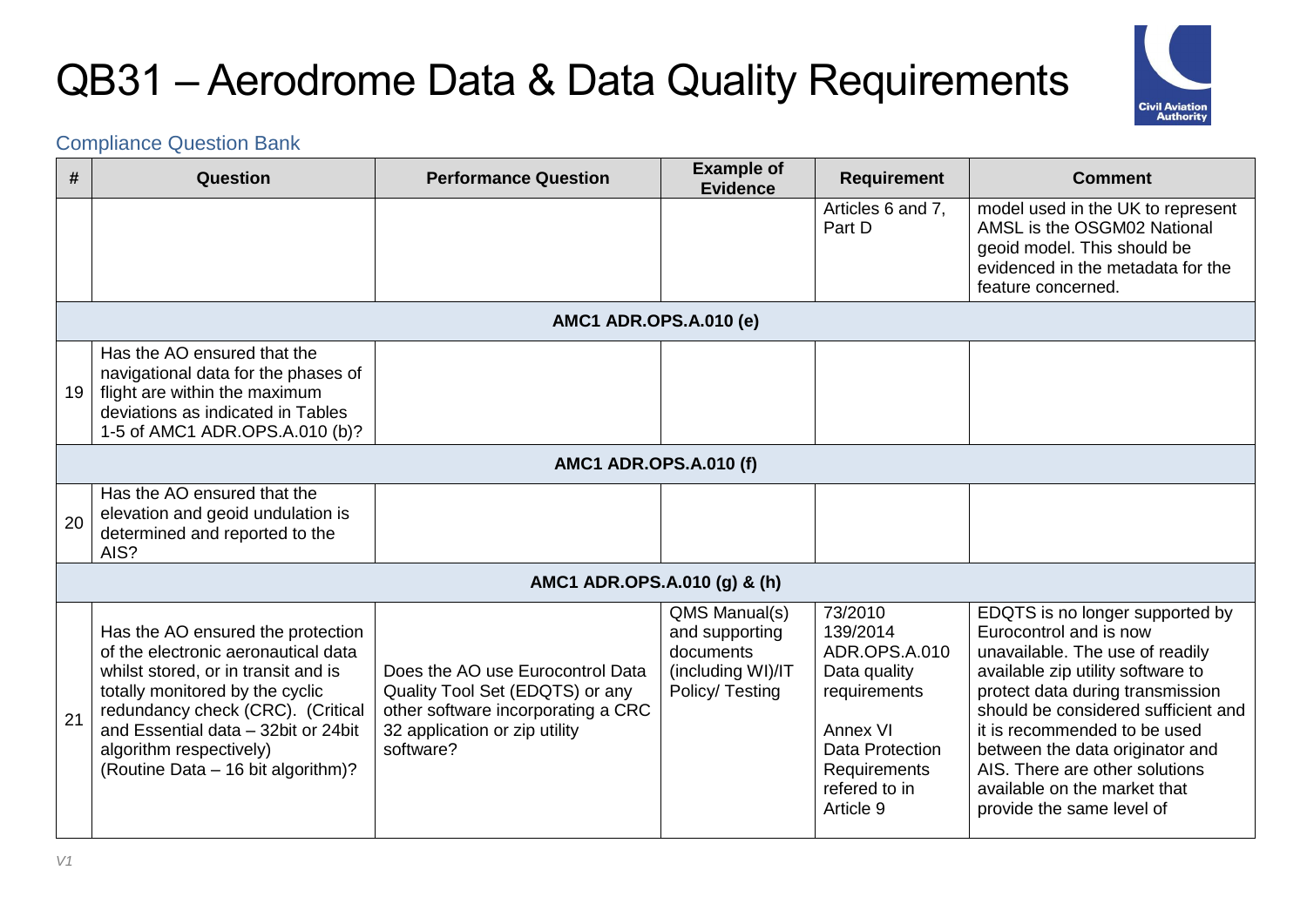

| #  | Question                                                                                                                                                                                                                                                                                                                                | <b>Performance Question</b>                                                                                                                                                                                                              | <b>Example of</b><br><b>Evidence</b>                                                 | <b>Requirement</b>                                                                                                                                               | <b>Comment</b>                                                                                                              |
|----|-----------------------------------------------------------------------------------------------------------------------------------------------------------------------------------------------------------------------------------------------------------------------------------------------------------------------------------------|------------------------------------------------------------------------------------------------------------------------------------------------------------------------------------------------------------------------------------------|--------------------------------------------------------------------------------------|------------------------------------------------------------------------------------------------------------------------------------------------------------------|-----------------------------------------------------------------------------------------------------------------------------|
|    |                                                                                                                                                                                                                                                                                                                                         |                                                                                                                                                                                                                                          |                                                                                      |                                                                                                                                                                  | protection and can be used in the<br>data chain.                                                                            |
|    |                                                                                                                                                                                                                                                                                                                                         | Does AO ensure that aeronautical<br>data is transmitted by electronic<br>means?                                                                                                                                                          | FA, QMS<br>Manual(s) and<br>supporting<br>documents<br>(including WI).               | 73/2010<br>Article 5<br>Data exchange                                                                                                                            |                                                                                                                             |
|    |                                                                                                                                                                                                                                                                                                                                         | Are all records captured, stored<br>and transmitted digitally?                                                                                                                                                                           | FA, Survey<br>Report.                                                                | 73/2010<br>PART D Data<br>origination                                                                                                                            | All recorded field observations<br>should be transferred into data<br>processing/verification equipment<br>by digital means |
|    |                                                                                                                                                                                                                                                                                                                                         | <b>AMC1 ADR.OPS.A.010 (i)</b>                                                                                                                                                                                                            |                                                                                      |                                                                                                                                                                  |                                                                                                                             |
| 22 | Has the AO implemented<br>procedures to:<br>Monitor data relevant to the<br>1)<br>aerodrome and available<br>services originating from<br>the aerodrome operator<br>and promulgated to the air<br>traffic services provider?<br>notify the relevant AIS and<br>2)<br>ATS providers of any<br>changes necessary to<br>ensure correct and | Is there an established process of<br>monitoring data relevant to the<br>aerodrome and available services<br>originating from the aerodrome<br>operator and promulgated by AIS?<br>Is it clear who is responsible for<br>every activity? | Aerodrome<br>Manual/QMS<br>Manual(s) and<br>supporting<br>documents<br>including WI. | 139/2014<br>ADR.OPS.A.010<br>Data quality<br>requirements<br>73/2010<br>Annex IV<br>Data Quality<br>Requirements<br>refered to in<br>Articles 6 and 7,<br>Part D |                                                                                                                             |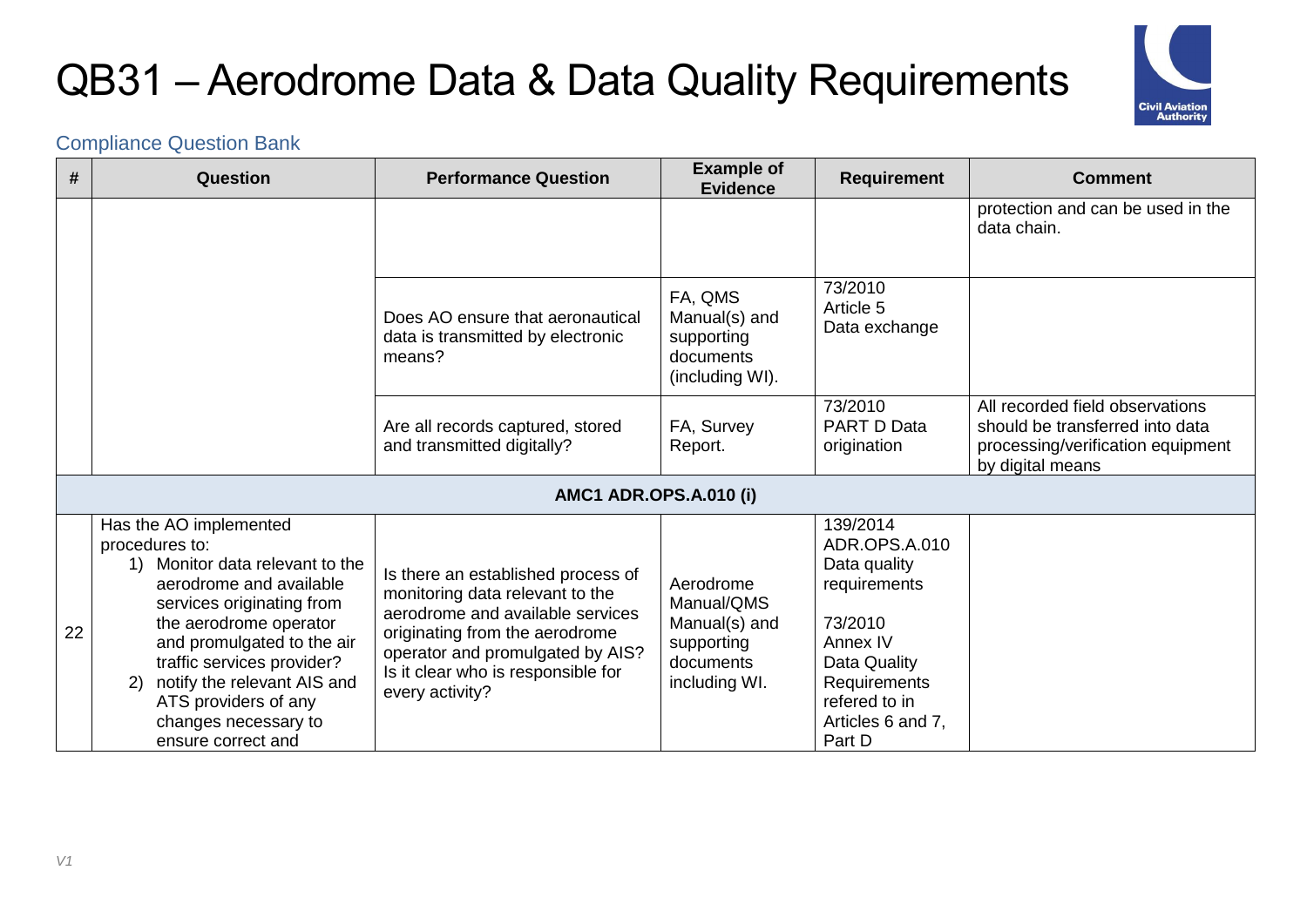

| #  | Question                                                                                                                                                                                                                                                                                                                                                          | <b>Performance Question</b>                                                                                                                                                                                                                                                            | <b>Example of</b><br><b>Evidence</b>                                                 | <b>Requirement</b>                                                                                | <b>Comment</b> |  |  |  |
|----|-------------------------------------------------------------------------------------------------------------------------------------------------------------------------------------------------------------------------------------------------------------------------------------------------------------------------------------------------------------------|----------------------------------------------------------------------------------------------------------------------------------------------------------------------------------------------------------------------------------------------------------------------------------------|--------------------------------------------------------------------------------------|---------------------------------------------------------------------------------------------------|----------------|--|--|--|
|    | complete data relevant to<br>the aerodrome and<br>available services?                                                                                                                                                                                                                                                                                             | Is there an established process of<br>notifying AIS of any changes<br>necessary for ensuring correct and<br>complete data set which is relevant<br>to the aerodrome and available<br>services? Is it clear who is<br>responsible for notifying AIS and<br>how AIS is being notified?   | Aerodrome<br>Manual/QMS<br>Manual(s) and<br>supporting<br>documents<br>including WI. | 139/2014<br>ADR.OPS.A.010<br>Data quality<br>requirements                                         |                |  |  |  |
|    |                                                                                                                                                                                                                                                                                                                                                                   | <b>AMC2 ADR.OPS.A.010 (a)</b>                                                                                                                                                                                                                                                          |                                                                                      |                                                                                                   |                |  |  |  |
| 23 | Does the AO's formal<br>arrangements include<br>organisations with which it<br>exchanges aeronautical data and /<br>or information such as:<br>1) air navigation services;<br>services for the origination<br>2)<br>and provision of survey<br>data:<br>procedure design services;<br>3)<br>electronic terrain data; and<br>4)<br>electronic obstacle data?<br>5) | Are there FAs in place with entities<br>providing: air navigation services<br>(including AIS); services for the<br>origination and provision of survey<br>data; procedure design services;<br>electronic terrain data; and<br>electronic obstacle data, airspace<br>consultants (ACP)? | <b>Signed Formal</b><br>Arrangements                                                 | 139/2014<br>ADR.OPS.A.010<br>Data quality<br>requirements<br>73/2010<br>Article 6<br>Data quality |                |  |  |  |
|    | <b>AMC2 ADR.OPS.A.010 (b)</b>                                                                                                                                                                                                                                                                                                                                     |                                                                                                                                                                                                                                                                                        |                                                                                      |                                                                                                   |                |  |  |  |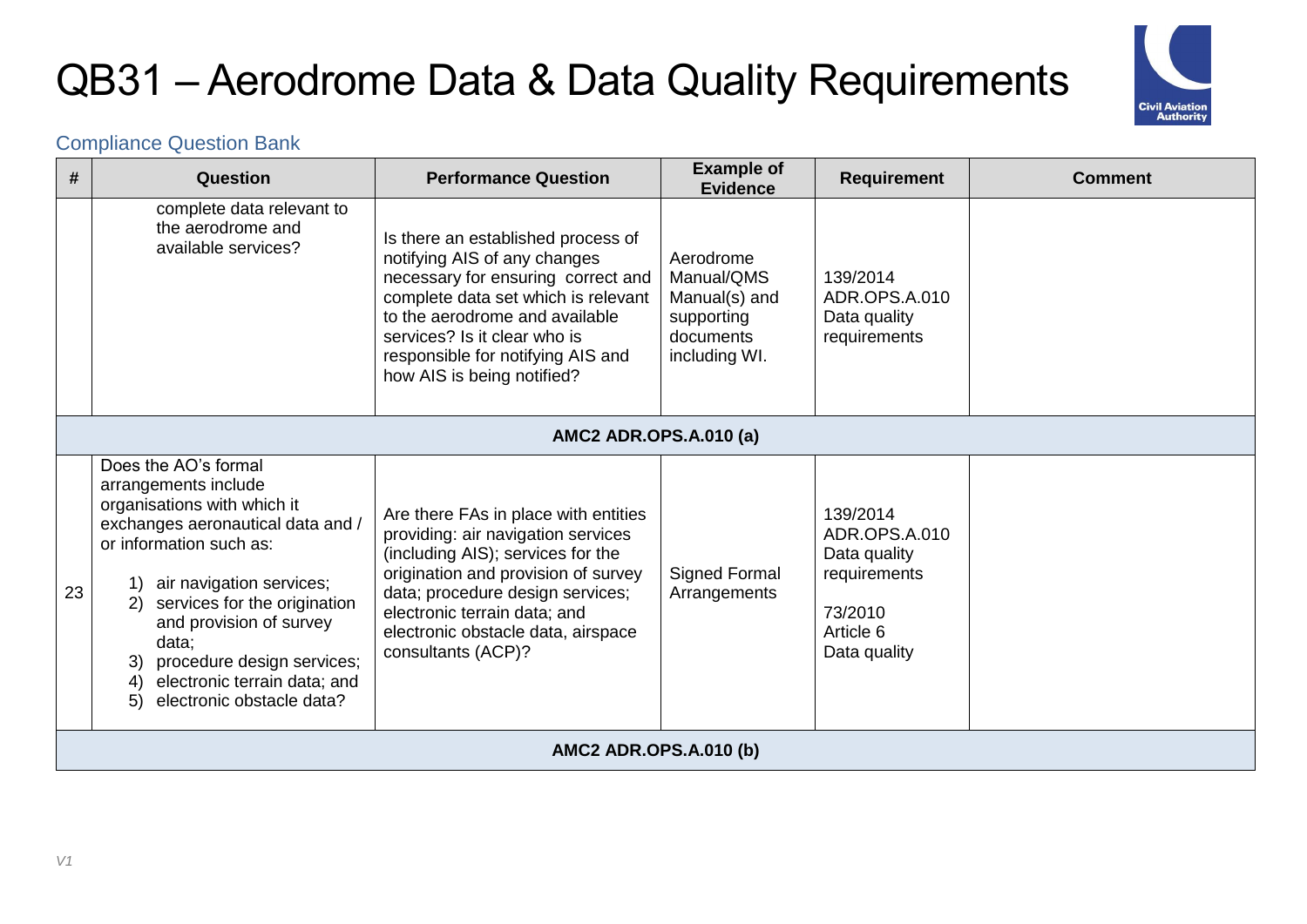

| #  | Question                                                                                                                                                                                                                                                                         | <b>Performance Question</b>                                                                                                                                               | <b>Example of</b><br><b>Evidence</b>                                              | <b>Requirement</b>                                                                                                                                               | <b>Comment</b>                                                                                                                                                                                                                                                                                                                                                                                                   |
|----|----------------------------------------------------------------------------------------------------------------------------------------------------------------------------------------------------------------------------------------------------------------------------------|---------------------------------------------------------------------------------------------------------------------------------------------------------------------------|-----------------------------------------------------------------------------------|------------------------------------------------------------------------------------------------------------------------------------------------------------------|------------------------------------------------------------------------------------------------------------------------------------------------------------------------------------------------------------------------------------------------------------------------------------------------------------------------------------------------------------------------------------------------------------------|
|    | Does the AO's formal<br>arrangements include:<br>1) the scope of aeronautical                                                                                                                                                                                                    |                                                                                                                                                                           |                                                                                   | 139/2014<br>ADR.OPS.A.010<br>Data quality<br>requirements                                                                                                        |                                                                                                                                                                                                                                                                                                                                                                                                                  |
|    | data or aeronautical<br>information to be provided;                                                                                                                                                                                                                              | Does FA include all required<br>elements?                                                                                                                                 | <b>Signed Formal</b><br>Arrangements                                              | 73/2010                                                                                                                                                          | See also the guidance on FA for<br>AO and surveyors.                                                                                                                                                                                                                                                                                                                                                             |
|    | the accuracy, resolution,<br>2)<br>and integrity requirements<br>for each data item supplied<br>(using CAP1054 /<br>Eurocontrol specifications);                                                                                                                                 |                                                                                                                                                                           |                                                                                   | Annex IV<br>Data Quality<br>Requirements<br>refered to in<br>Articles 6 and 7                                                                                    |                                                                                                                                                                                                                                                                                                                                                                                                                  |
|    | the required methods for<br>3)<br>demonstrating that the data<br>provided conforms with the                                                                                                                                                                                      | Are security requirements reflected<br>in the FA?                                                                                                                         | FA.                                                                               | ADR.OPS.A.010<br>Data quality<br>requirements                                                                                                                    |                                                                                                                                                                                                                                                                                                                                                                                                                  |
| 24 | specified requirements;<br>the nature of action to be<br>4)<br>taken in the event of<br>discovery of a data error, or<br>inconsistency in any data<br>provided;<br>the following minimum<br>5)<br>criteria for notification of<br>data changes:<br>(5i) criteria for determining | Are there any data origination<br>quality reports available?                                                                                                              | Survey report<br>received from the<br>contracted party,<br>Formal<br>Arrangements | 139/2010<br>ADR.OPS.A.010<br>Data quality<br>requirements<br>73/2010<br>Annex IV<br>Data Quality<br>Requirements<br>refered to in<br>Articles 6 and 7,<br>Part C | All originated data shall be<br>evaluated to ensure that it has met<br>the data quality requirements<br>specified in the request for<br>origination. Information about the<br>Quality Principles of spatial data<br>can be found in ISO 19114. Direct<br>methods determine data quality<br>through the comparison of the data<br>with internal and/or external<br>reference information (see also<br>ISO 19114). |
|    | the timeliness of data<br>provision based on the<br>operational or safety<br>significance of the change;                                                                                                                                                                         | What are the contingency/back-up<br>arrangements for any system<br>failure? Is there a contingency plan<br>in place that addresses the<br>arrangements in case of loss or | Contingency plan,<br>reports from a<br>contingency<br>testing.                    | 139/2014<br>ADR.OPS.A.010<br>Data quality<br>requirements                                                                                                        |                                                                                                                                                                                                                                                                                                                                                                                                                  |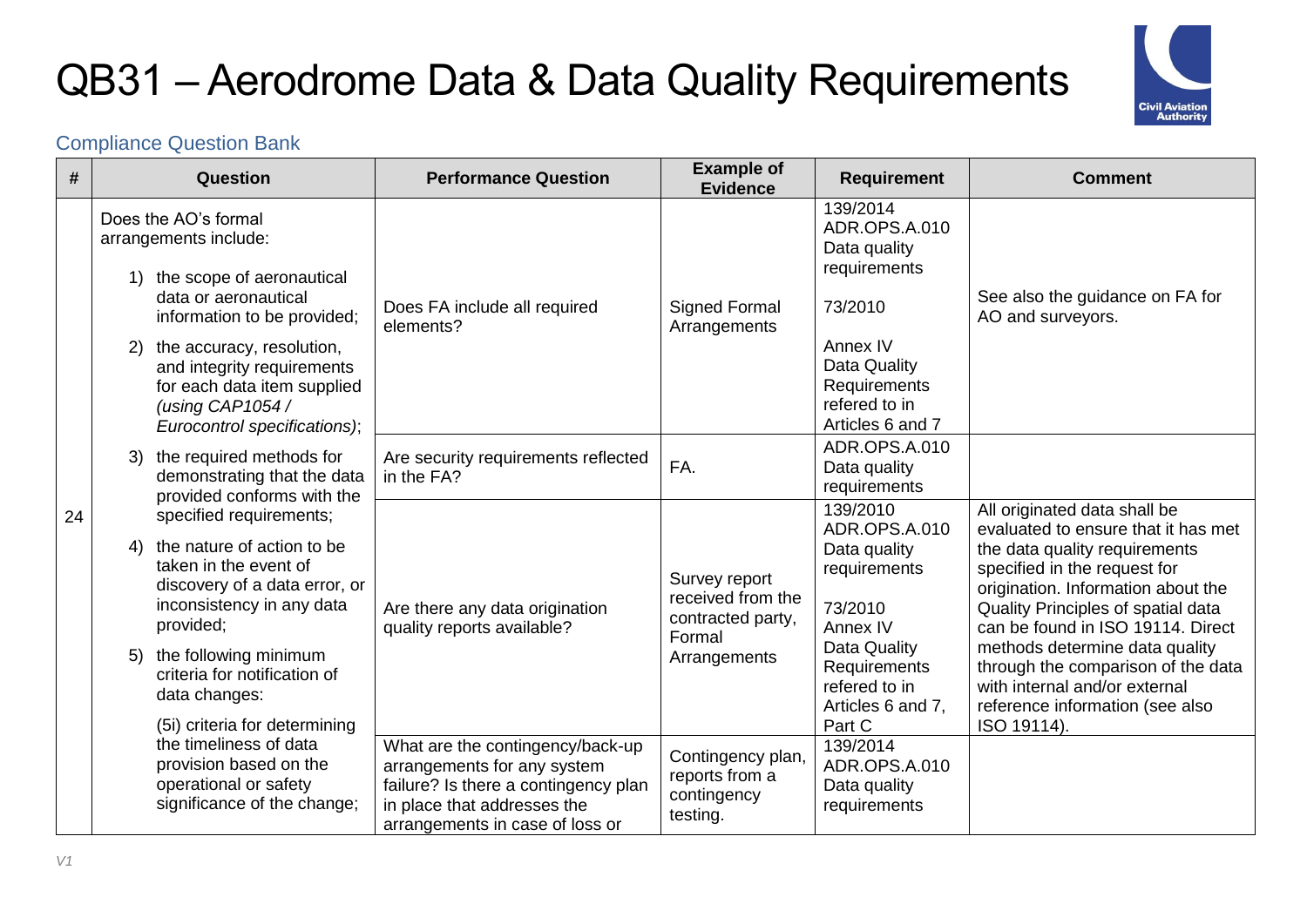

| # | Question                                                                                                                                                            | <b>Performance Question</b>                                 | <b>Example of</b><br><b>Evidence</b>     | <b>Requirement</b>                                                         | <b>Comment</b>                                                                                                                                                                                                                            |
|---|---------------------------------------------------------------------------------------------------------------------------------------------------------------------|-------------------------------------------------------------|------------------------------------------|----------------------------------------------------------------------------|-------------------------------------------------------------------------------------------------------------------------------------------------------------------------------------------------------------------------------------------|
|   | (5ii) any prior notice of<br>expected changes;                                                                                                                      | temporary loss of the ability to<br>access or publish data? |                                          | 73/2010<br>Annex IV                                                        |                                                                                                                                                                                                                                           |
|   | (5iii) the means to be<br>adopted for notification;                                                                                                                 |                                                             |                                          | Data Quality<br>Requirements<br>refered to in                              |                                                                                                                                                                                                                                           |
|   | 6) the party responsible for<br>documenting data changes                                                                                                            |                                                             |                                          | Articles 6 and 7,<br>Part C                                                |                                                                                                                                                                                                                                           |
|   | 7) the means to resolve any<br>potential ambiguities<br>caused where different<br>formats are used to<br>exchange aeronautical data<br>or aeronautical information; |                                                             |                                          | Annex VII<br>Quality, Safety<br>and Security<br>Management<br>Requriements |                                                                                                                                                                                                                                           |
|   | any limitations on the use<br>8)<br>of data;                                                                                                                        |                                                             |                                          | refered to in<br>Article 10, Part C                                        |                                                                                                                                                                                                                                           |
|   | requirements for the<br>9)<br>production of quality<br>reports by data providers to<br>facilitate verification of data<br>quality by the data users;                |                                                             | QMS Manual(s)                            | 139/2014                                                                   | ADQ IR Annex I Part C:<br>The metadata for the data set<br>specifications defined in Part A and<br>Part B shall include the following<br>items, as a minimum:<br>(a) the data originator of the data;<br>(b) amendments made to the data; |
|   | 10) metadata requirements;<br>and                                                                                                                                   | Is metadata provided for every data                         | and supporting<br>documents              | ADR.OPS.A.010<br>Data quality                                              | (c) the persons or organisations<br>that have interacted with the data                                                                                                                                                                    |
|   | 11) contingency requirements<br>concerning the continuity of<br>data provision.                                                                                     | set (item)?                                                 | (including WI),<br>FA, survey<br>reports | requirements<br>73/2010 Annex I<br>Part C                                  | and when;<br>(d) details of any validation and<br>verification of the data that has<br>been performed;<br>(e) effective start date and time of<br>the data:<br>(f) for geospatial data:                                                   |
|   |                                                                                                                                                                     |                                                             |                                          |                                                                            | - the earth reference model used,<br>- the coordinate system used;                                                                                                                                                                        |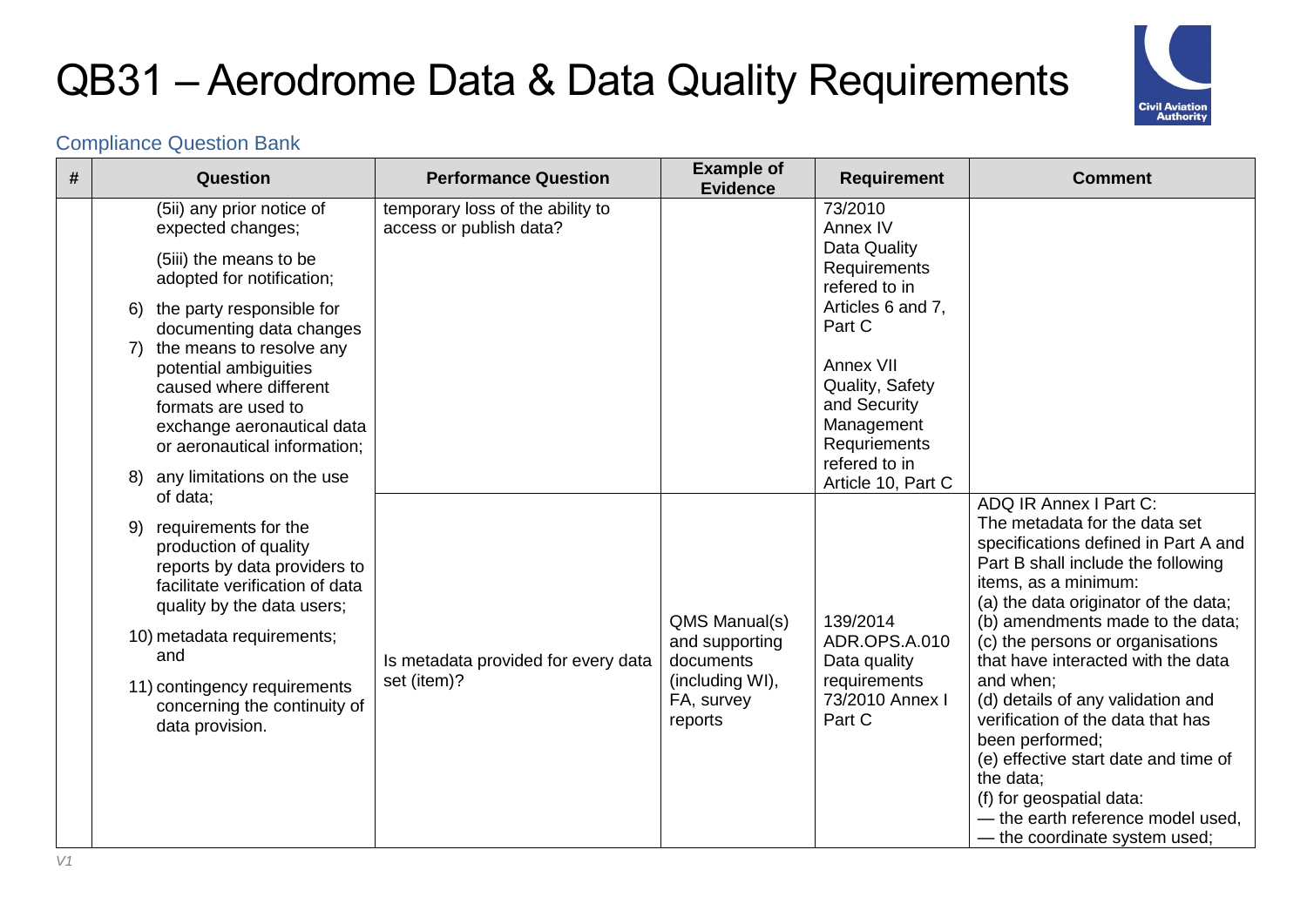

| # | Question | <b>Performance Question</b>                                                                                                                                 | <b>Example of</b><br><b>Evidence</b>                      | <b>Requirement</b>                                                                                                                                         | <b>Comment</b>                                                                                                                                                                                                                                                                                                                                                                                                                                                                                                                                    |
|---|----------|-------------------------------------------------------------------------------------------------------------------------------------------------------------|-----------------------------------------------------------|------------------------------------------------------------------------------------------------------------------------------------------------------------|---------------------------------------------------------------------------------------------------------------------------------------------------------------------------------------------------------------------------------------------------------------------------------------------------------------------------------------------------------------------------------------------------------------------------------------------------------------------------------------------------------------------------------------------------|
|   |          |                                                                                                                                                             |                                                           |                                                                                                                                                            | (g) for numerical data:<br>- the statistical accuracy of the<br>measurement or calculation<br>technique used,<br>- the resolution,<br>- the confidence level as required<br>by the ICAO standards referred to<br>in points 1 and 12 of Annex III and<br>in other relevant ICAO standards;<br>(h) details of any functions applied<br>if data has been subject to<br>conversion/transformation;<br>(i) details of any limitations on the<br>use of the data.                                                                                       |
|   |          | Are all instrument flight procedures<br>and airspace structures traceable<br>to their source of production by an<br>unbroken trail recorded as<br>metadata? | FA, ACP/IFP<br>documents (as<br>required by CAP<br>1616). | 139/2014<br>ADR.OPS.A.010<br>Data quality<br>requirements<br>73/2010<br>Annex I<br>Data Set<br><b>Specifications</b><br>refered to in<br>Article 4, Part C | Information to be included in the<br>quality record for IFPs:<br>a) Name of procedure designer;<br>b) Design organisation;<br>c) Date of design;<br>d) Design rationale;<br>e) Version of applicable design<br>criteria used;<br>f) Data sources;<br>g) Parameters used;<br>h) Design assumptions and<br>constraints;<br>i) Name of design validator;<br>j) Date of design approval.<br>Information to be included in the<br>quality record for Airspace Design:<br>a) Name of Airspace Designer;<br>b) Design organisation;<br>c) Date of design |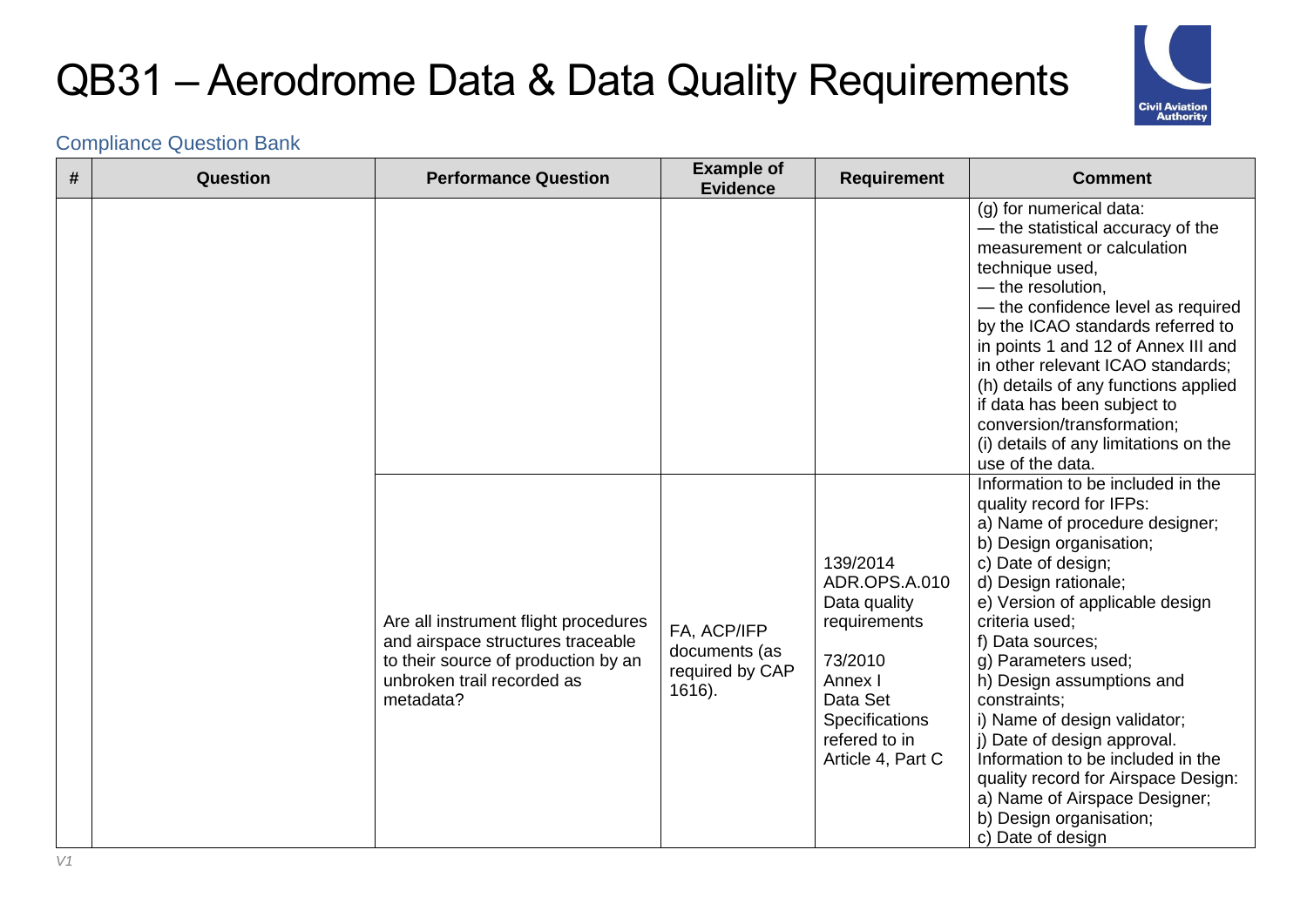

| # | Question | <b>Performance Question</b>                                                                              | <b>Example of</b><br><b>Evidence</b>                                                                         | <b>Requirement</b>                                                                                    | <b>Comment</b>                                                                                                                                                       |
|---|----------|----------------------------------------------------------------------------------------------------------|--------------------------------------------------------------------------------------------------------------|-------------------------------------------------------------------------------------------------------|----------------------------------------------------------------------------------------------------------------------------------------------------------------------|
|   |          |                                                                                                          |                                                                                                              |                                                                                                       | See also ACP supporting<br>documents (metadata template).                                                                                                            |
|   |          | Does the surveyor make the<br>calibration certificates of surveying<br>equipment available upon request? | Survey reports<br>received from the<br>contracted party,<br>Formal<br>Arrangements                           | 139/2014<br>ADR.OPS.A.010<br>Data quality<br>requirements                                             | Survey reports should include<br>references to all calibration<br>certificates for equipment used for<br>the surveying of features included<br>in the survey report. |
|   |          | How does the AO verify<br>compliance with FA requirements?                                               | Survey reports<br>received from the<br>contracted<br>party/audits<br>(periodic<br>reviews), QMS<br>Manual(s) | 139/2014<br>ADR.OPS.A.010<br>Data quality<br>requirements<br>ADR.OR.D.010<br>Contracted<br>activities |                                                                                                                                                                      |
|   |          | AMC 1 ADR.OPS.A.015 (a)                                                                                  |                                                                                                              |                                                                                                       |                                                                                                                                                                      |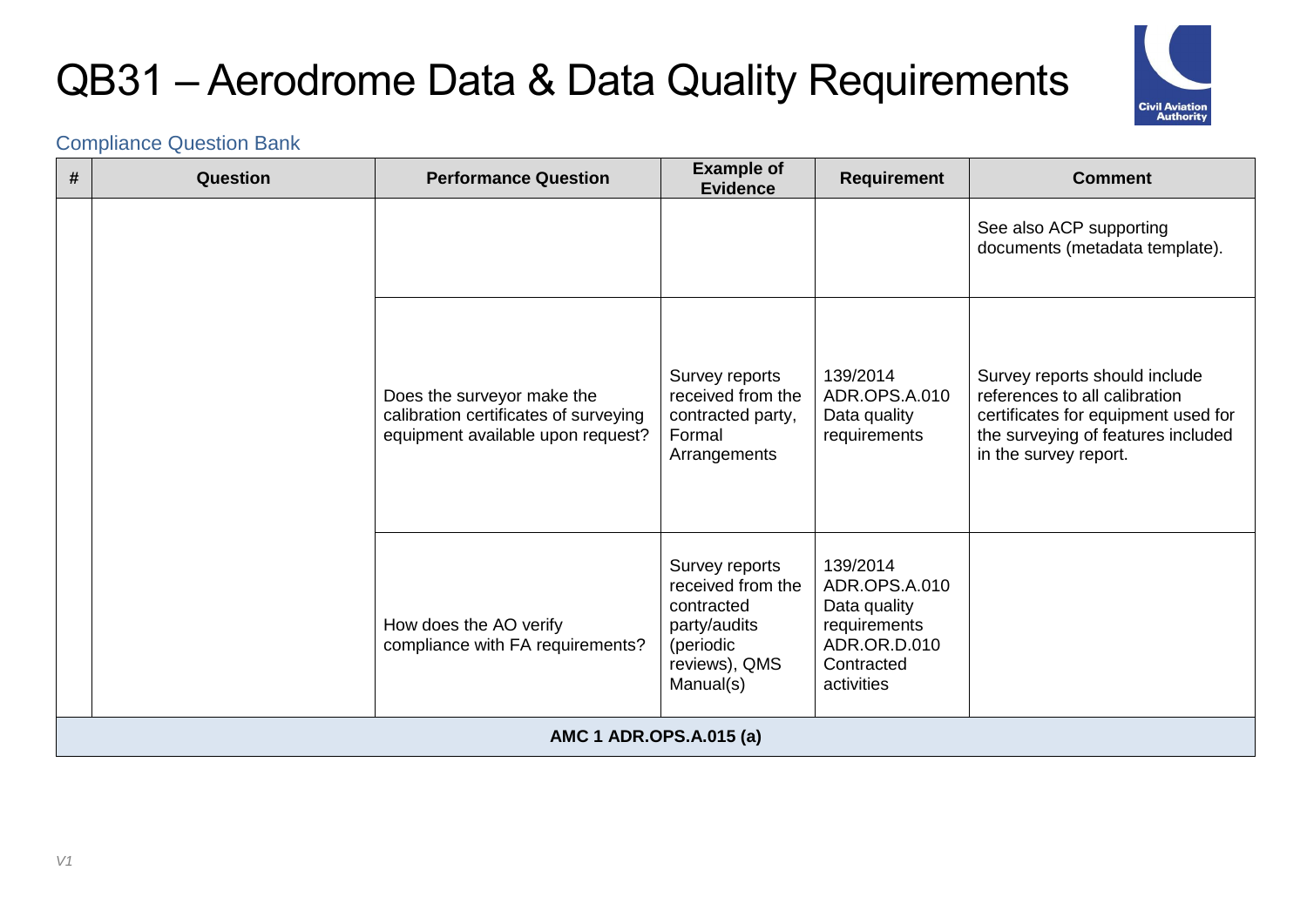

| #  | Question                                                                                                                                                                                                                                                                                                                                                                                                                                                                                                                                                                                                                                                                                                              | <b>Performance Question</b> | <b>Example of</b><br><b>Evidence</b>                                                                                              | <b>Requirement</b> | <b>Comment</b> |  |  |
|----|-----------------------------------------------------------------------------------------------------------------------------------------------------------------------------------------------------------------------------------------------------------------------------------------------------------------------------------------------------------------------------------------------------------------------------------------------------------------------------------------------------------------------------------------------------------------------------------------------------------------------------------------------------------------------------------------------------------------------|-----------------------------|-----------------------------------------------------------------------------------------------------------------------------------|--------------------|----------------|--|--|
| 25 | Does the AO have arrangements<br>to report to AIS, with minimum<br>delay, the following:<br>1) Construction or<br>maintenance work<br>2) Rough or broken surfaces<br>on a runway, taxiway or<br>apron.<br>3) Snow/slush/ice or frost on a<br>runway, taxiway or apron<br>4) Water on a runway, taxiway<br>or apron.<br>5) Snow banks or drifts<br>adjacent to a runway,<br>taxiway or apron<br>6) Anti-icing or de-icing liquid<br>chemicals or other<br>contaminates on a runway,<br>taxiway or apron<br>7) Other temporary hazards<br>including parked aircraft<br>8) Failure or irregular<br>operation of part or all of<br>the aerodrome visual aids<br>Failure of the normal or<br>9)<br>secondary power supply. |                             | QMS and<br>supporting<br>documentation<br>(WI); Aerodrome<br>Manual;<br>examples of<br>notifications<br>(reports) sent to<br>AIS. |                    |                |  |  |
|    | AMC 1 ADR.OPS.A.015 (b)                                                                                                                                                                                                                                                                                                                                                                                                                                                                                                                                                                                                                                                                                               |                             |                                                                                                                                   |                    |                |  |  |
| 26 | Does the AO advise AIS and the<br>ATS provider of changes to the<br>level of RFFS protection?                                                                                                                                                                                                                                                                                                                                                                                                                                                                                                                                                                                                                         |                             |                                                                                                                                   |                    |                |  |  |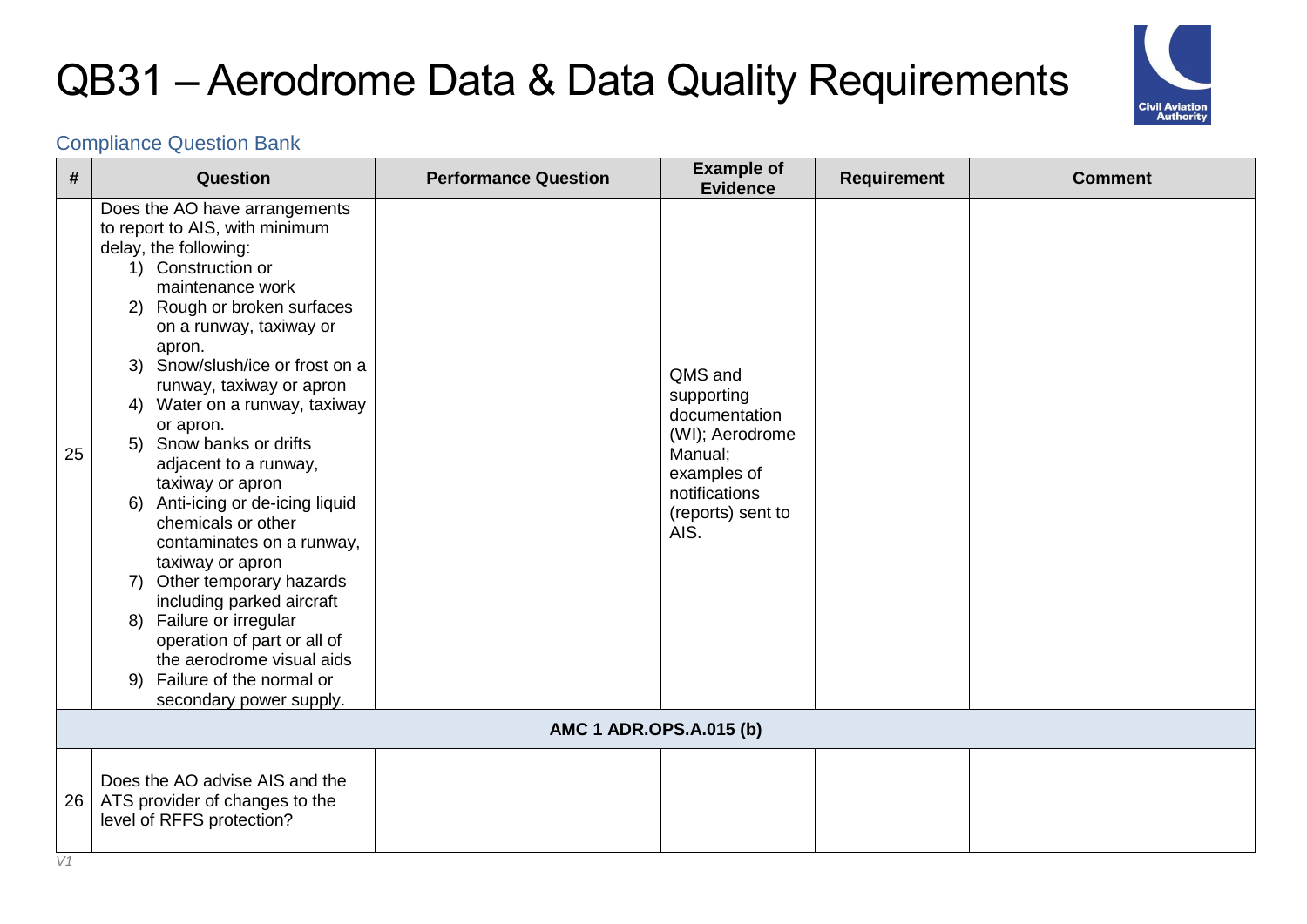

| #  | Question                                                                                                                                                           | <b>Performance Question</b>                                                                                           | <b>Example of</b><br><b>Evidence</b>                                                                                                  | <b>Requirement</b>                                                                                                                                                                                | <b>Comment</b>                                                                                                                                         |  |  |  |  |
|----|--------------------------------------------------------------------------------------------------------------------------------------------------------------------|-----------------------------------------------------------------------------------------------------------------------|---------------------------------------------------------------------------------------------------------------------------------------|---------------------------------------------------------------------------------------------------------------------------------------------------------------------------------------------------|--------------------------------------------------------------------------------------------------------------------------------------------------------|--|--|--|--|
|    | <b>ADR.OR.D.007 (a)</b>                                                                                                                                            |                                                                                                                       |                                                                                                                                       |                                                                                                                                                                                                   |                                                                                                                                                        |  |  |  |  |
|    |                                                                                                                                                                    | Does the Aerodrome Operator<br>(AO) possess a QMS (ISO or<br>equivalent)?                                             | QMS Manual(s);<br><b>QMS</b> external<br>and internal audit<br>report; QMS<br>monitoring<br>documents;<br>ISO certificate (if<br>ISO) | 139/2014<br>ADR.OR.D.007<br>(a)<br>Management of<br>aeronautical data<br>and aeronautical<br>information<br>73/2010 Article<br>10 Management<br>requirements                                      |                                                                                                                                                        |  |  |  |  |
| 27 | Has the AO implemented and<br>maintained a quality management<br>system covering:<br>1) Its aeronautical data<br>activities?<br>Its aeronautical information<br>2) | Is there a person appointed within<br>the organisation responsible for<br>monitoring compliance with the<br>QMS?      | QMS Manual(s),<br>Job description,<br>monitoring<br>documents.                                                                        | 139/2014<br>ADR.OR.D.007<br>(a)<br>Management of<br>aeronautical data<br>and aeronautical<br>information                                                                                          |                                                                                                                                                        |  |  |  |  |
|    | provision activities?                                                                                                                                              | Does the QMS detail the required<br>accuracy, resolution, and integrity<br>of the AI the party is responsible<br>for? | QMS Manual (s)<br>and supporting<br>documents<br>(including WI).                                                                      | 139/2014<br>ADR.OR.D.007<br>(a)<br>Management of<br>aeronautical data<br>and aeronautical<br>information<br>73/2010<br>Annex VII<br>Quality, Safety<br>and Security<br>Management<br>requirements | QMS can refer directly to the<br>relevant requirements and means<br>of compliance i.e. ICAO<br>Aeronautical Data Catalogue and<br>AMC1 ADR.OPS.A.010). |  |  |  |  |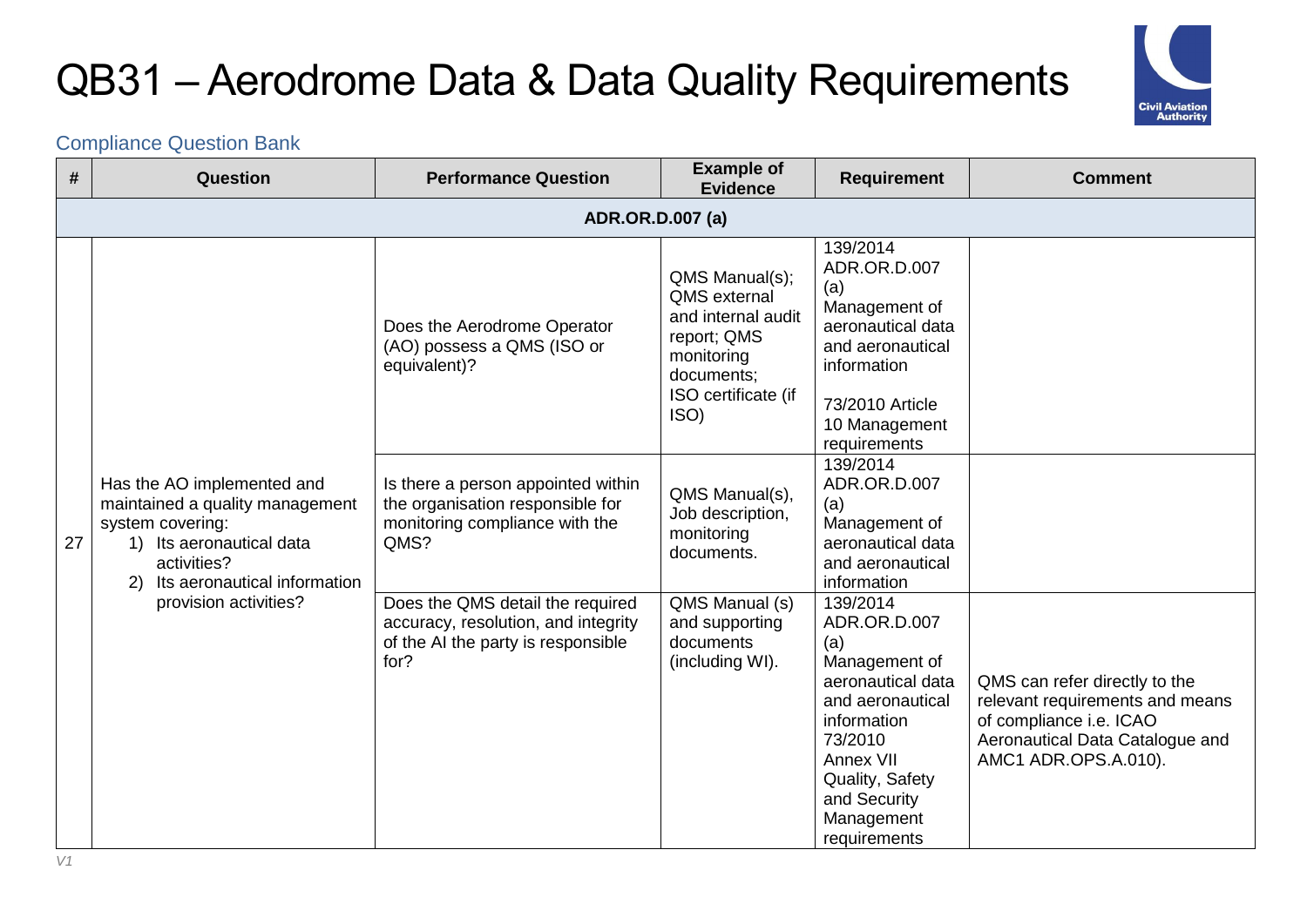

| #  | <b>Question</b>                                                                                                                             | <b>Performance Question</b>                                                                                                                                                                                                                                                              | <b>Example of</b><br><b>Evidence</b>                                                              | <b>Requirement</b>                                                                                                                                                                                                            | <b>Comment</b>                                                                                                                                                                                                                                         |
|----|---------------------------------------------------------------------------------------------------------------------------------------------|------------------------------------------------------------------------------------------------------------------------------------------------------------------------------------------------------------------------------------------------------------------------------------------|---------------------------------------------------------------------------------------------------|-------------------------------------------------------------------------------------------------------------------------------------------------------------------------------------------------------------------------------|--------------------------------------------------------------------------------------------------------------------------------------------------------------------------------------------------------------------------------------------------------|
|    |                                                                                                                                             |                                                                                                                                                                                                                                                                                          |                                                                                                   | refered to in<br>Article 10, Part A,<br>Quality<br>Management<br>System                                                                                                                                                       |                                                                                                                                                                                                                                                        |
|    |                                                                                                                                             | AMC 1 ADR.OR.D.007 (a)                                                                                                                                                                                                                                                                   |                                                                                                   |                                                                                                                                                                                                                               |                                                                                                                                                                                                                                                        |
| 28 | Does the system support the<br>origination, production, storage,<br>handling, processing, transfer and<br>distribution of aeronautical data |                                                                                                                                                                                                                                                                                          | QMS Manual(s)<br>and supporting<br>documents<br>(including WI),<br>quality assurance<br>programme | 139/2014<br>ADR.OR.D.007<br>(a)<br>Management of<br>aeronautical data<br>and aeronautical<br>information<br>Annex VII<br>Quality, Safety<br>and Security<br>Management<br>requirements<br>refered to in<br>Article 10, Part A |                                                                                                                                                                                                                                                        |
|    | and aeronautical information?                                                                                                               | Does the QMS list all the AI<br>requriements (not only the<br>numerical data requirements) and<br>means of complicance relevant for<br>the organisation (Annex 15 / AMC<br>& GM to 139/2012 / ISO Standards<br>/ Eurocontrol DAL Specifications /<br>EUROCAE ED-76, ED-77 and ED-<br>99) | QMS Manual(s)<br>and supporting<br>documents<br>(including WI)                                    | 139/2014<br>ADR.OR.D.007<br>(a)<br>Management of<br>aeronautical data<br>and aeronautical<br>information<br>ADR.OPS.A.010<br>Data Quality<br>Requirements                                                                     | ED-76 RTCA/EUROCAE ED 76<br>(Standards for Processing<br><b>Aeronautical Data)</b><br>ED-77 RTCA/EUROCAE ED 77<br>(Standards for Aeronautical<br>Information)<br>ED-99B RTCA/EUROCAE ED 99<br>(User Requirements for Aerodrome<br>Mapping Information) |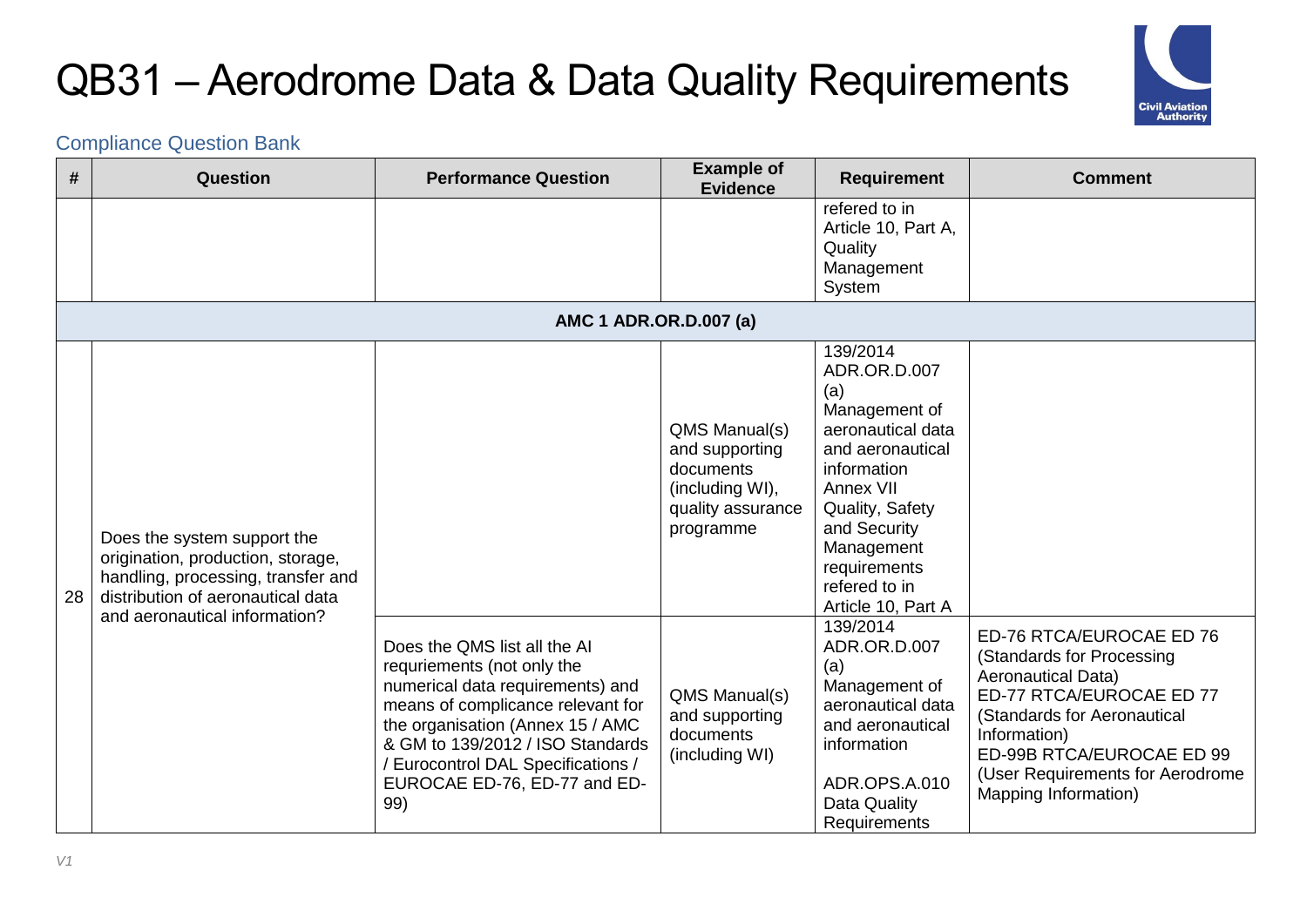

| # | Question | <b>Performance Question</b>                                                                                                                                                                                                                 | <b>Example of</b><br><b>Evidence</b> | <b>Requirement</b>                                                                                                                                                                                                                                                                 | <b>Comment</b>                                                                                                                                                                                                                                                                                                                                                               |
|---|----------|---------------------------------------------------------------------------------------------------------------------------------------------------------------------------------------------------------------------------------------------|--------------------------------------|------------------------------------------------------------------------------------------------------------------------------------------------------------------------------------------------------------------------------------------------------------------------------------|------------------------------------------------------------------------------------------------------------------------------------------------------------------------------------------------------------------------------------------------------------------------------------------------------------------------------------------------------------------------------|
|   |          |                                                                                                                                                                                                                                             |                                      | 73/2010<br>Annex VII,<br>Quality, Safety<br>and Security<br>Manaement<br>requirements<br>reffered to in<br>Article 10                                                                                                                                                              | ISO 19110:2005 ISO 19110<br>Geographic information --<br>Methodology for feature<br>cataloguing, Edition 1, 2005<br>ISO 19131:2007 ISO 19131:2007<br>Geographic Information - Data<br><b>Product Specifications</b><br>ISO 9001 ISO 9001 Quality<br>Management Systems-<br>Requirements, Edition 4,<br>November 2008 and<br>as amended by the Corrigendum<br>dated July 2009 |
|   |          | Does the QMS include WI for all<br>stages of AI origination, production,<br>storage, handling, processing,<br>transfer, distribution exchange and<br>storage, together with their<br>associated and assigned personnel<br>responsibilities? | QMS Manual (s).                      | 139/2014<br>ADR.OR.D.007<br>(a)<br>Management of<br>aeronautical data<br>and aeronautical<br>information<br>73/2010<br>Annex IV<br>Data Quality<br>Requirements<br>refered to in<br>Artcles 6 and 7,<br>Annex VII<br>Quality, Safety<br>and Security<br>Management<br>Requirements |                                                                                                                                                                                                                                                                                                                                                                              |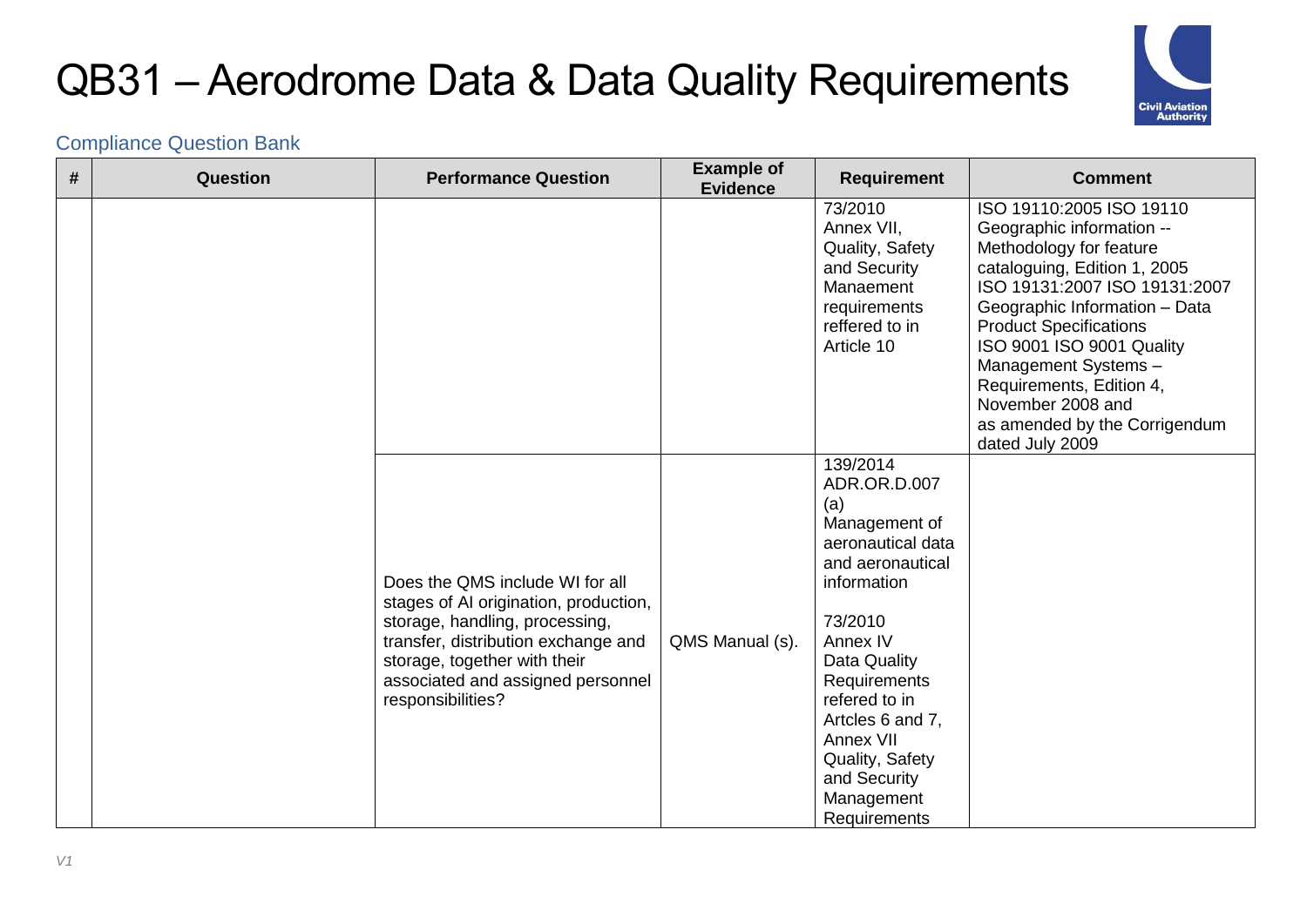

| $\pmb{\#}$ | Question | <b>Performance Question</b> | <b>Example of</b><br>Evidence | <b>Requirement</b>          | <b>Comment</b> |
|------------|----------|-----------------------------|-------------------------------|-----------------------------|----------------|
|            |          |                             |                               | refered to in<br>Article 10 |                |
|            |          |                             |                               |                             |                |
|            |          |                             |                               |                             |                |
|            |          |                             |                               |                             |                |
|            |          |                             |                               |                             |                |
|            |          |                             |                               |                             |                |
|            |          |                             |                               |                             |                |
|            |          |                             |                               |                             |                |
|            |          |                             |                               |                             |                |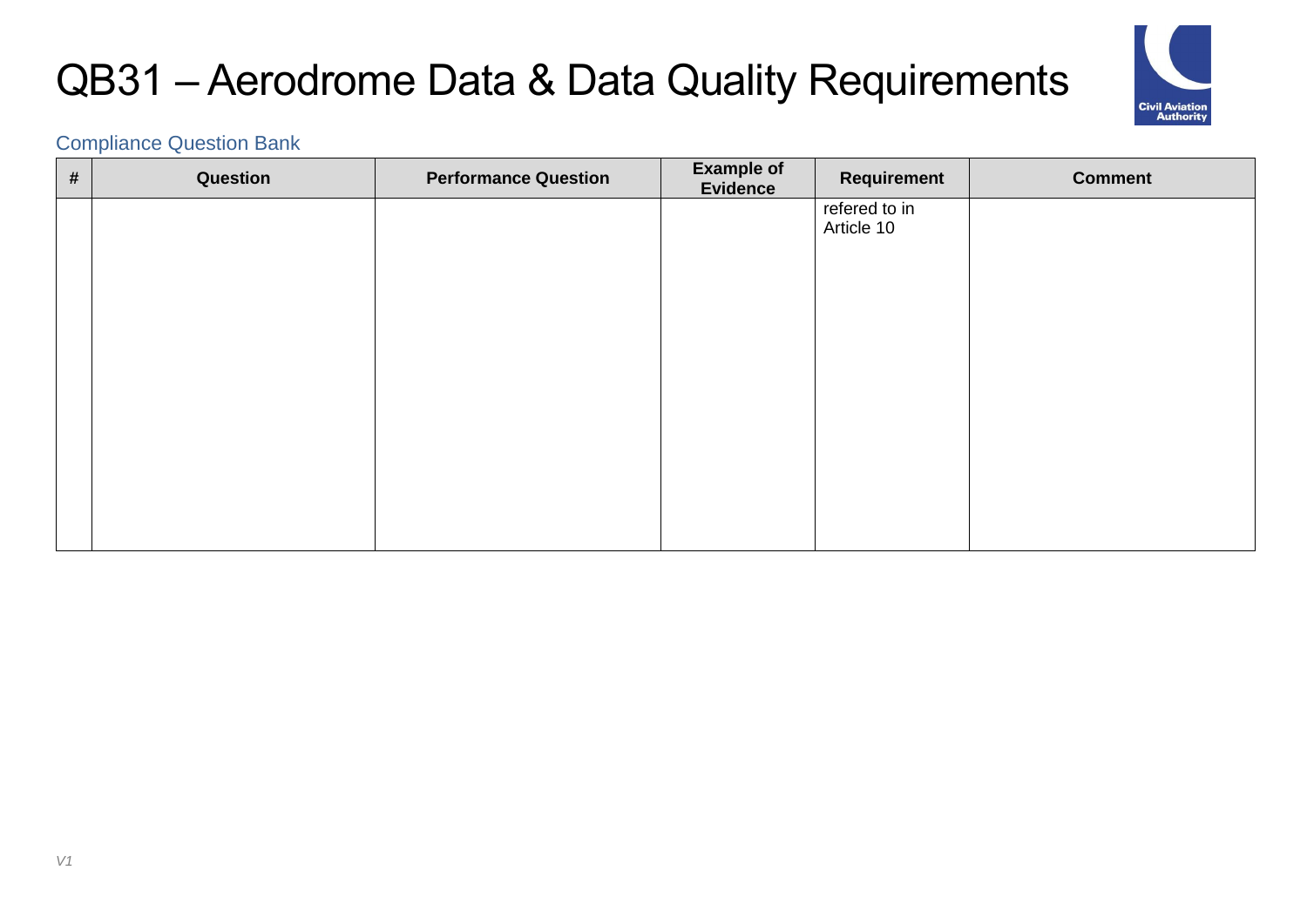

| #  | <b>Question</b>                                                                                                                                                                                                                                                                                                                                                                                                                                                                                                                  | <b>Performance Question</b>                                                                                                                                                                                      | <b>Example of</b><br><b>Evidence</b>                                                               | <b>Requirement</b>                                                                                                                                                                                                           | <b>Comment</b> |
|----|----------------------------------------------------------------------------------------------------------------------------------------------------------------------------------------------------------------------------------------------------------------------------------------------------------------------------------------------------------------------------------------------------------------------------------------------------------------------------------------------------------------------------------|------------------------------------------------------------------------------------------------------------------------------------------------------------------------------------------------------------------|----------------------------------------------------------------------------------------------------|------------------------------------------------------------------------------------------------------------------------------------------------------------------------------------------------------------------------------|----------------|
| 29 | Does the system:<br>define the quality policy in<br>1)<br>such a way as to meet the<br>needs of different users as<br>closely as possible?<br>2)<br>include a quality assurance<br>programme that contains<br>procedures designed to<br>verify that all operations are<br>being conducted in<br>accordance with the<br>applicable requirements,<br>standards and procedures,<br>including the relevant<br>requirements of Part-<br>ADR.OPS?<br>3)<br>provide evidence of the<br>functioning of the quality<br>system by means of | Is there a quality assurance<br>programme that contains<br>procedures designed to verify that<br>all operations are conducted in<br>accordance with the applicable<br>requirements, standards and<br>procedures? | QMS Manual(s)<br>and supporting<br>documents<br>(including WI),<br>quality assurance<br>programme. | 139/2014<br>ADR.OR.D.007<br>(a)<br>Management of<br>aeronautical data<br>and aeronautical<br>information<br>Annex VII<br>Quality, Safety<br>and Secuity<br>Management<br>Requirements<br>refered to in<br>Article 10, Part A |                |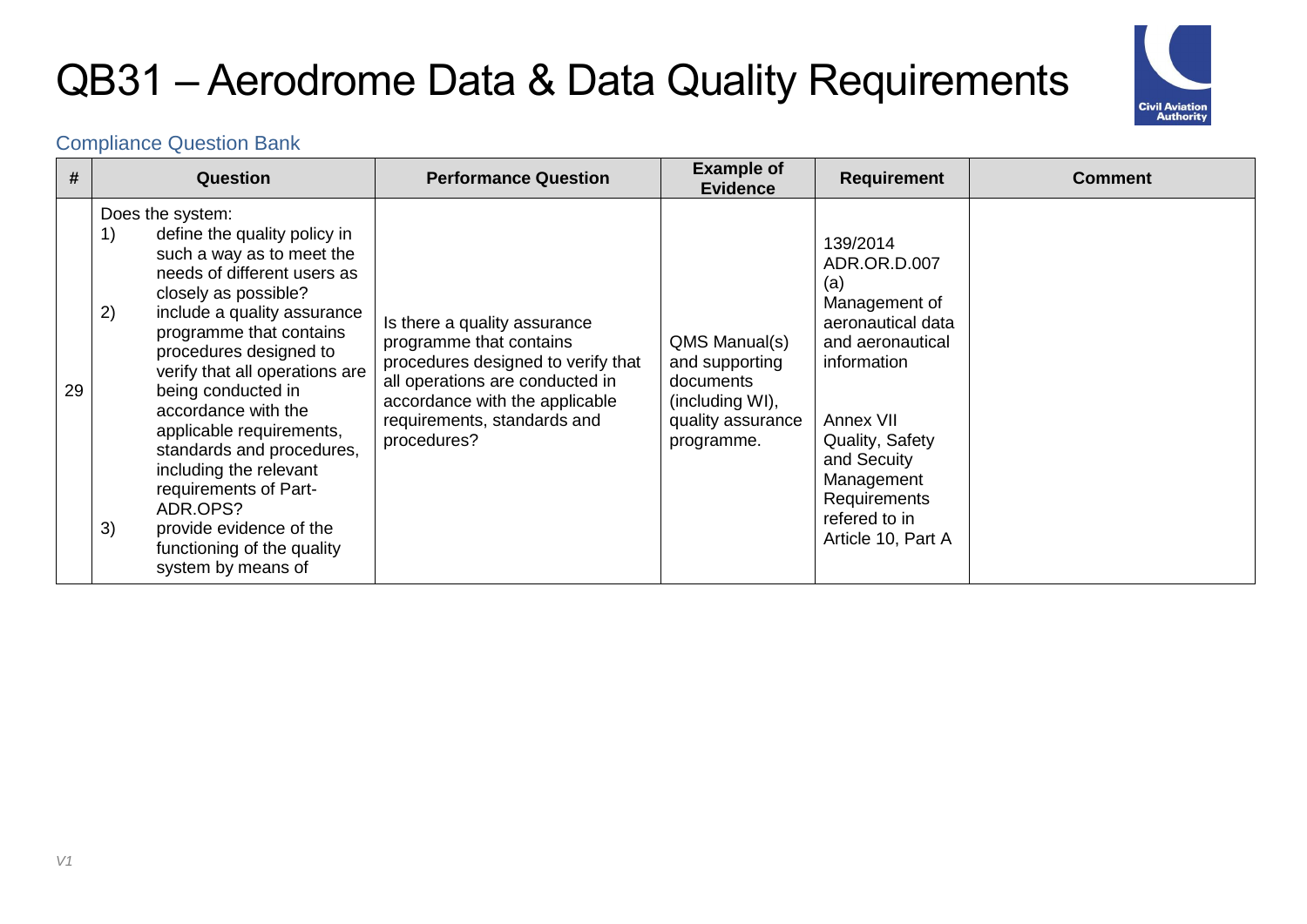

| #  | Question                                                                                                                                                                                                                                                                                                                                                                                                                                                                                                                                                                 | <b>Performance Question</b>                                                                                           | <b>Example of</b><br><b>Evidence</b>                                                                        | <b>Requirement</b>                                                                                                                                                                                                                                                           | <b>Comment</b> |  |  |  |
|----|--------------------------------------------------------------------------------------------------------------------------------------------------------------------------------------------------------------------------------------------------------------------------------------------------------------------------------------------------------------------------------------------------------------------------------------------------------------------------------------------------------------------------------------------------------------------------|-----------------------------------------------------------------------------------------------------------------------|-------------------------------------------------------------------------------------------------------------|------------------------------------------------------------------------------------------------------------------------------------------------------------------------------------------------------------------------------------------------------------------------------|----------------|--|--|--|
|    | manuals and monitoring<br>documents?<br>4)<br>appoint management<br>representatives to monitor<br>compliance with and adequacy of,<br>procedures to ensure safe and<br>efficient operational practices<br>perform reviews of the<br>5)<br>quality system in place and take<br>remedial actions, as appropriate?<br>perform reviews of the<br>6)<br>quality system in place and take<br>remedial actions, as appropriate?<br>(An EN ISO 9001 certificate,<br>issued by an appropriately<br>accredited organisation is<br>considered an Acceptable Means<br>of Compliance) | Are audits (reviews) of the QMS<br>conducted regularly and are<br>appropriate remedial actions taken<br>if necessary? | QMS external<br>and internal audit<br>reports<br>QMS monitoring<br>documents<br>ISO certificate (if<br>ISO) | 139/2014<br>ADR.OR.D.007<br>(a)<br>Management of<br>aeronautical data<br>and aeronautical<br>information<br>73/2010<br>Annex VII<br>Quality, Safety<br>and Security<br>Management<br>Requirements<br>refered to in<br>Article 10, Part A,<br>Quality<br>Management<br>System |                |  |  |  |
|    | AMC 1 ADR.OR.D.007 (b)                                                                                                                                                                                                                                                                                                                                                                                                                                                                                                                                                   |                                                                                                                       |                                                                                                             |                                                                                                                                                                                                                                                                              |                |  |  |  |
| 30 | Has the AO defined procedures for<br>meeting the safety security<br>management objectives, including<br>objectives to:                                                                                                                                                                                                                                                                                                                                                                                                                                                   | Does the security management<br>system define:<br>(1) the procedures relating to data<br>security risk assessment and | <b>SeMS</b><br>Manual(s)/SMS<br>Manual(s)/QMS<br>Manual(s) and                                              | 139/2014<br>ADR.OR.D.007<br>(b)                                                                                                                                                                                                                                              |                |  |  |  |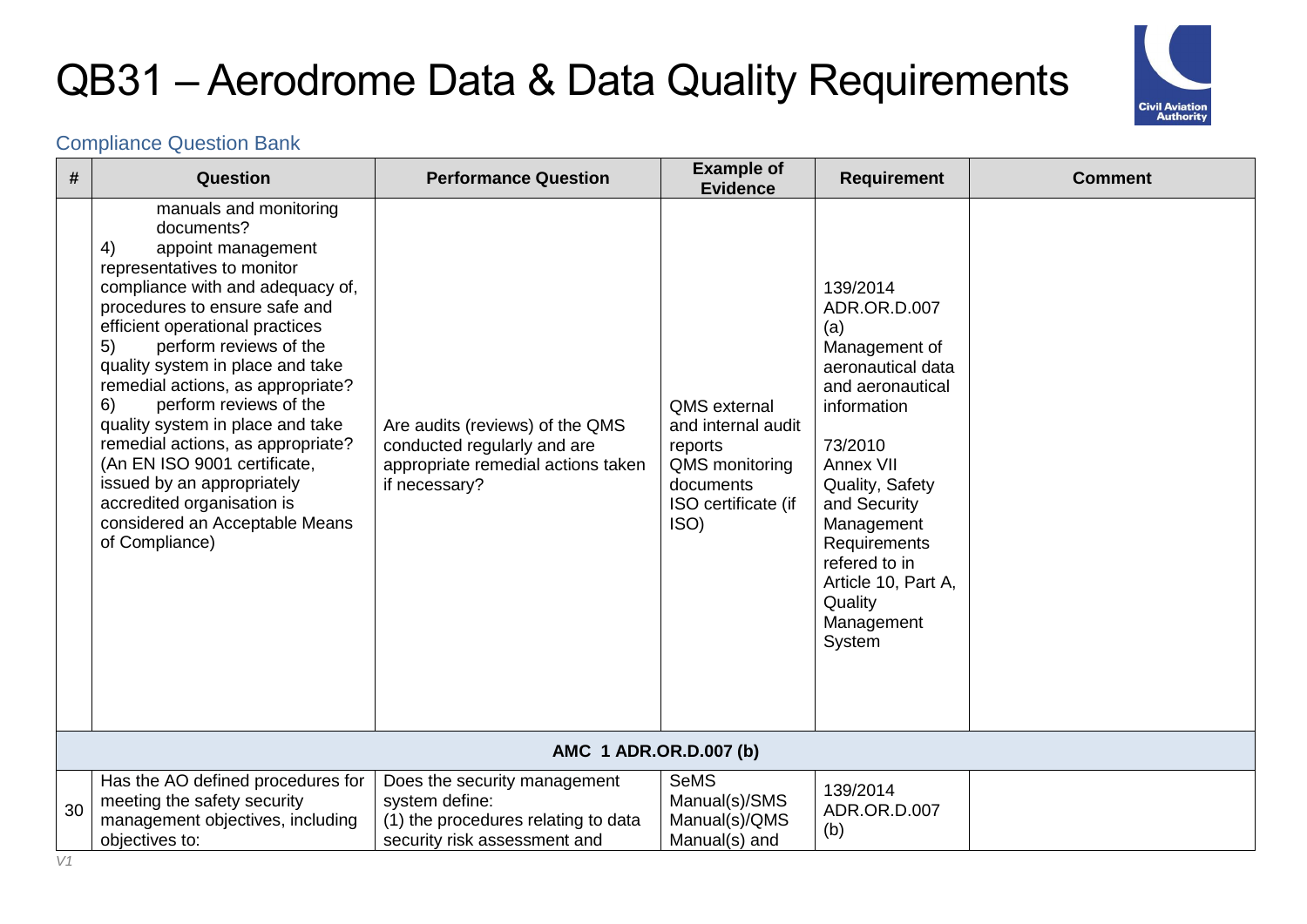

| # | Question                                                                                                                                                                                                                                                                                                                                                               | <b>Performance Question</b>                                                                                                                                                                                                                                                                                                                                                                  | <b>Example of</b><br><b>Evidence</b>                                             | <b>Requirement</b>                                                                                                                                                                                                                                                 | <b>Comment</b>                                                                                                                                    |
|---|------------------------------------------------------------------------------------------------------------------------------------------------------------------------------------------------------------------------------------------------------------------------------------------------------------------------------------------------------------------------|----------------------------------------------------------------------------------------------------------------------------------------------------------------------------------------------------------------------------------------------------------------------------------------------------------------------------------------------------------------------------------------------|----------------------------------------------------------------------------------|--------------------------------------------------------------------------------------------------------------------------------------------------------------------------------------------------------------------------------------------------------------------|---------------------------------------------------------------------------------------------------------------------------------------------------|
|   | 1) Ensure aeronautical data<br>and information received,<br>produced or otherwise<br>employed is protected from<br>interference and access to<br>it is restricted only to those<br>authorised?<br>2. Ensure the security<br>2)<br>management measures<br>meet appropriate national,<br>EU or international<br>requirements for critical<br>infrastructure and business | mitigation, security monitoring and<br>improvement, security reviews and<br>lesson dissemination;<br>(2) the means designed to detect<br>security breaches and to alert<br>personnel with appropriate security<br>warnings; and<br>(3) the means of controlling the<br>effects of security breaches,<br>identifying recovery action and<br>mitigation procedures to prevent<br>reoccurrence? | supporting<br>documents<br>(including WI).                                       | Management of<br>aeronautical data<br>and aeronautical<br>information<br>73/2010<br>Annex VII<br>Quality, Safety<br>and Security<br>Management<br>Requirements<br>referred to in<br>Article 10<br>Part C                                                           |                                                                                                                                                   |
|   | continuity and international<br>standards for security<br>management including:<br><b>ISO/IEC</b><br>i)<br>17799:2005<br>ii)<br>ISO 28000:2007<br>(The relevant certificates issued by<br>an appropriately accredited<br>organisation are considered as an<br>AMC)                                                                                                     | Does the AO ensure the security<br>clearance of its personnel with<br>respect to aeronautical data<br>security?                                                                                                                                                                                                                                                                              | HR Policy/Job<br>Descriptions/SeM<br>S Manual(s) and<br>supporting<br>documents. | 139/2014<br>ADR.OR.D.007<br>(b)<br>Management of<br>aeronautical data<br>and aeronautical<br>information<br>73/2010<br>Article 7(5)<br>Annex VII<br>Quality, Safety<br><b>And Security</b><br>Management<br>Requirements<br>referred to in<br>Article 10<br>Part C | Disclosure Barring Service check is<br>the minimum-security clearance<br>expected for those involved in<br>aeronautical information<br>processes. |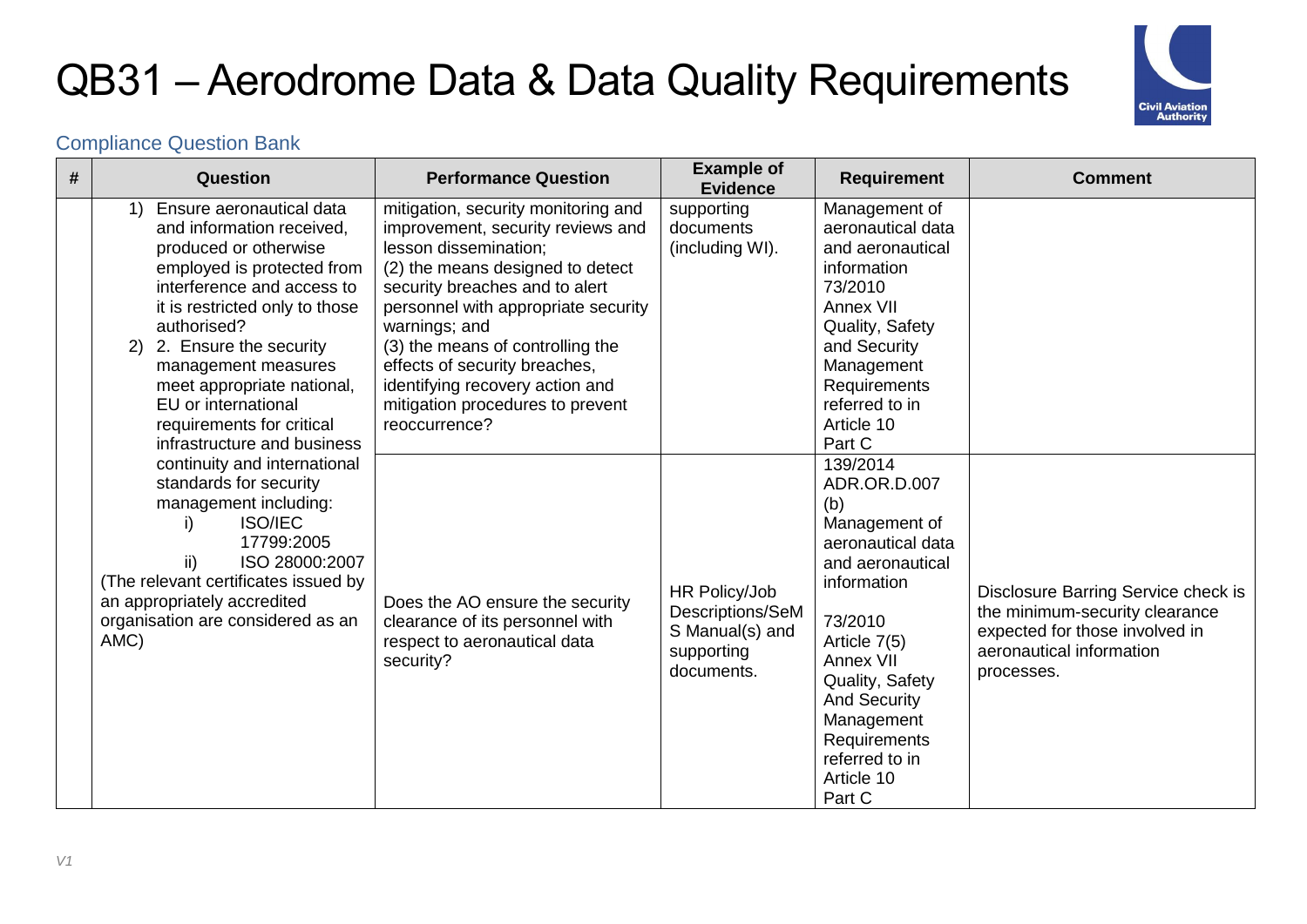

| # | <b>Question</b> | <b>Performance Question</b>                                                                                                                      | <b>Example of</b><br><b>Evidence</b>                                                           | <b>Requirement</b>                                                                                                                                                                                              | <b>Comment</b>                                                                                                                                                                                                                                                                                                                                                                                                                  |
|---|-----------------|--------------------------------------------------------------------------------------------------------------------------------------------------|------------------------------------------------------------------------------------------------|-----------------------------------------------------------------------------------------------------------------------------------------------------------------------------------------------------------------|---------------------------------------------------------------------------------------------------------------------------------------------------------------------------------------------------------------------------------------------------------------------------------------------------------------------------------------------------------------------------------------------------------------------------------|
|   |                 | Does the SeMS or QMS include<br>measures to protect aeronautical<br>data against cyber security<br>threats?                                      | <b>SeMS</b><br>Manual(s)/QMS<br>Manual(s)/IT<br>Policy                                         | 139/2014<br>ADR.OR.D.007<br>(b)<br>Management of<br>aeronautical data<br>and aeronautical<br>information                                                                                                        |                                                                                                                                                                                                                                                                                                                                                                                                                                 |
|   |                 | Does the QMS/SeMS detail the<br>requirements and means of<br>compliance applied for security<br>issues?                                          | <b>QMS</b><br>Manual(s)/SeMS<br>Manual(s)                                                      | 139/2014<br>ADR.OR.D.007<br>(b)<br>Management of<br>aeronautical data<br>and aeronautical<br>information                                                                                                        | Appropriate national, EU, or<br>international requirements for<br>critical infrastructure and business<br>continuity, and international<br>standards for security<br>management, including ISO/IEC<br>17799:2005 - Information<br>technology - Security techniques<br>- Code of practice for information<br>security management; ISO<br>28000:2007: - Specification for<br>security management systems for<br>the supply chain. |
|   |                 | Did the AO establish safety and<br>security processes so that data is<br>protected from interference and<br>restricted only to those authorised? | QMS Manual(s)<br>and supporting<br>documents<br>(including WI),<br>SMS Manual,<br>SeMS Manual. | 139/2014<br>ADR.OR.D.007<br>(b)<br>Management of<br>aeronautical data<br>and aeronautical<br>information<br>73/2010<br><b>ANNEX VI</b><br><b>Data Protection</b><br>Requirements<br>referred to in<br>Article 9 | These processes can be part of<br>QMS, SeMS and SMS.                                                                                                                                                                                                                                                                                                                                                                            |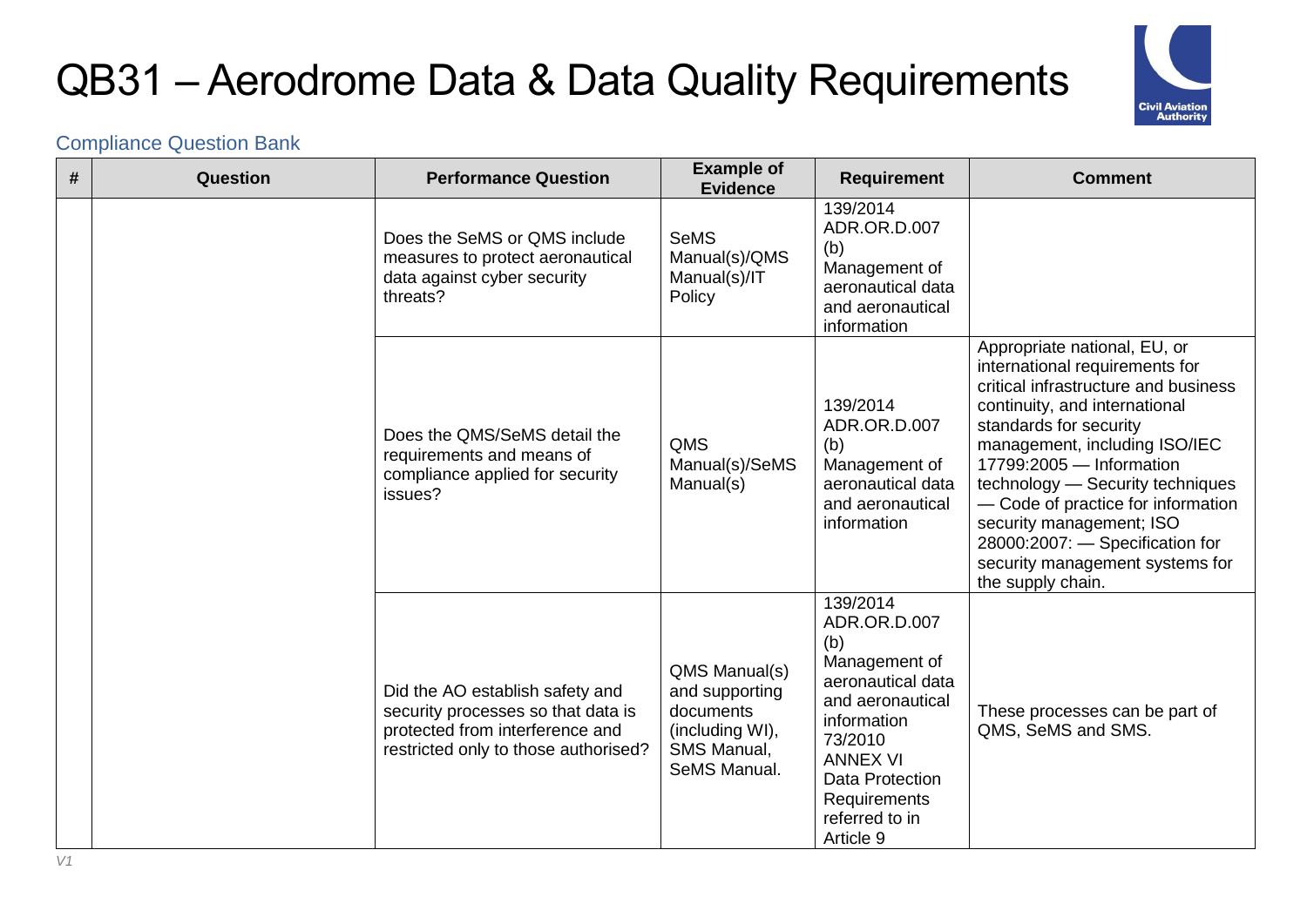

| # | Question | <b>Performance Question</b>                                                                                                                                                                                                                | <b>Example of</b><br><b>Evidence</b>                                                                 | <b>Requirement</b>                                                                                                                                                                                                                                                                                                                             | <b>Comment</b>                |
|---|----------|--------------------------------------------------------------------------------------------------------------------------------------------------------------------------------------------------------------------------------------------|------------------------------------------------------------------------------------------------------|------------------------------------------------------------------------------------------------------------------------------------------------------------------------------------------------------------------------------------------------------------------------------------------------------------------------------------------------|-------------------------------|
|   |          | Is there a security management<br>system to ensure the security of<br>operational data it receives, or<br>produces, or otherwise employs, so<br>that access to that operational data<br>is restricted only to those who are<br>authorised? | QMS Manual(s)<br>and supporting<br>documents<br>(including WI),<br>SMS Manual,<br><b>SeMS Manual</b> | Annex VII<br>Quality, Safety<br><b>And Security</b><br>Management<br>Requirements<br>referred to in<br>Article 10<br>Part B/Part C<br>139/2014<br>ADR.OR.D.007<br>(b)<br>Management of<br>aeronautical data<br>and aeronautical<br>information<br>73/2010<br>Annex VII<br>Quality, Safety<br><b>And Security</b><br>Management<br>Requirements |                               |
|   |          | Are the systems used to process,                                                                                                                                                                                                           | System<br>specification, IT                                                                          | referred to in<br>Article 10<br>Part C<br>139/2014<br>ADR.OR.D.007<br>(b)<br>Management of<br>aeronautical data                                                                                                                                                                                                                                | E.g. password authentication. |
|   |          | exchange and store AI protected<br>from unauthorised access?                                                                                                                                                                               | Policy/Manuals,<br>testing.                                                                          | and aeronautical<br>information<br>73/2010<br><b>ANNEX VI</b>                                                                                                                                                                                                                                                                                  |                               |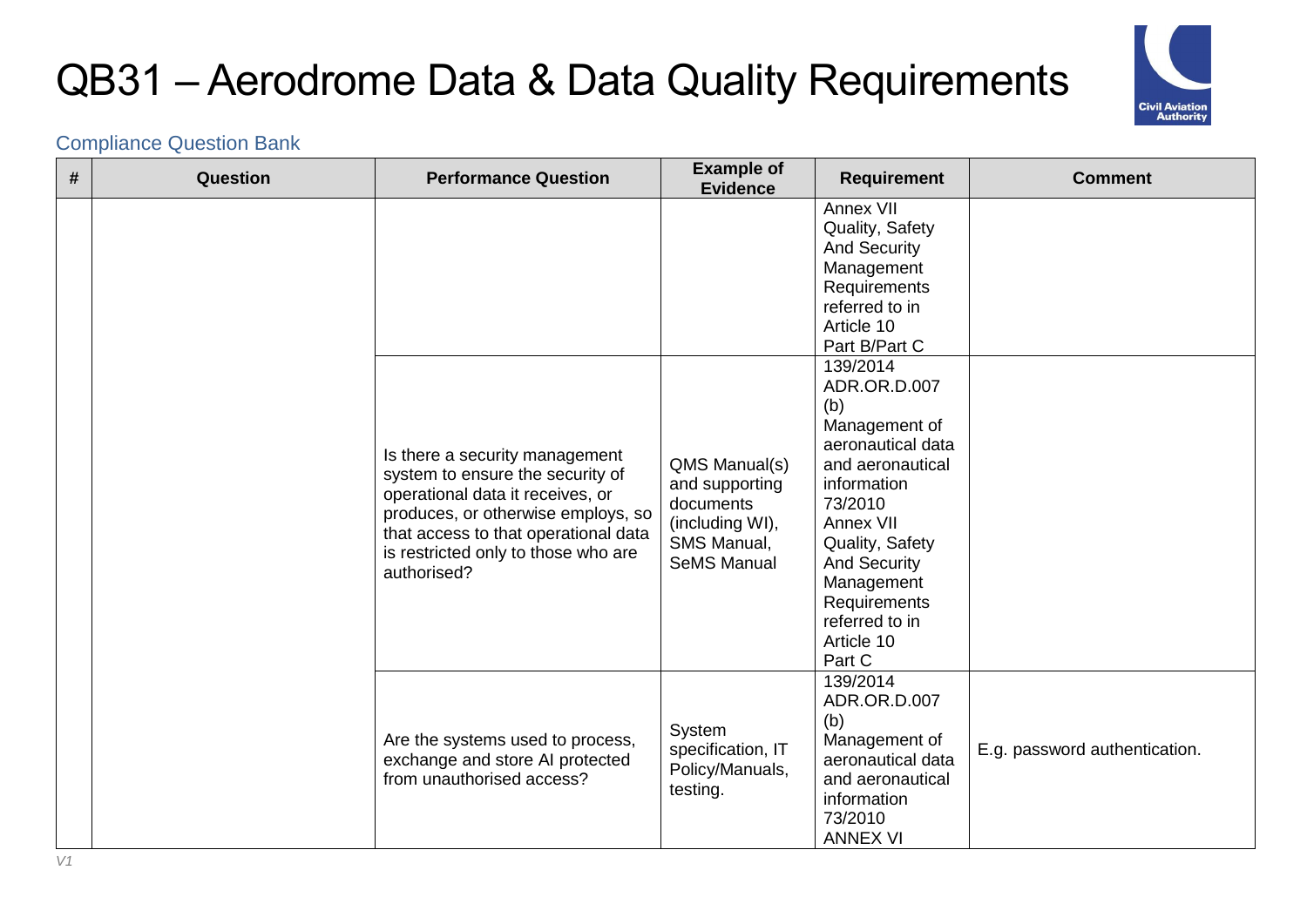

| # | Question | <b>Performance Question</b>                                                                                                 | <b>Example of</b><br><b>Evidence</b> | <b>Requirement</b>                                                                                                                                                                                       | <b>Comment</b>                                                                                                                                                                                    |
|---|----------|-----------------------------------------------------------------------------------------------------------------------------|--------------------------------------|----------------------------------------------------------------------------------------------------------------------------------------------------------------------------------------------------------|---------------------------------------------------------------------------------------------------------------------------------------------------------------------------------------------------|
|   |          |                                                                                                                             |                                      | <b>DATA</b><br><b>PROTECTION</b><br><b>REQUIREMENT</b><br><b>S REFERRED</b><br>TO IN ARTICLE 9                                                                                                           |                                                                                                                                                                                                   |
|   |          | Are the networks used to exhance<br>Al protected from malicious attack?                                                     | IT Policy /<br>Manuals               | 139/2014<br>ADR.OR.D.007<br>Management of<br><b>Aeronatical Data</b><br>and Aeronautical<br>Information<br>73/2010<br>Annex VI<br>Data Protection<br>requirements<br>reffered to in<br>Article 9         | E.g. appropriate virus protection<br>and firewall software, or<br>establishment of Virtual Private<br>Network for organisations<br>exchanging a lot of AI such as IFP,<br>survey, or airspace Al. |
|   |          | Are all login details (to the data<br>system used by the AO or to the<br>AIS portal) protected from<br>unauthorised access? | Testing.                             | 139/2014<br>ADR.OR.D.007<br>(b)<br>Management of<br>aeronautical data<br>and aeronautical<br>information<br>73/2010<br>Annex VI<br><b>Data Protection</b><br>Requirements<br>referred to in<br>Article 9 | Login details should not be<br>accessible for unauthorised<br>persons – should not be physically<br>stored (i.e. written down) or saved<br>on devices.                                            |